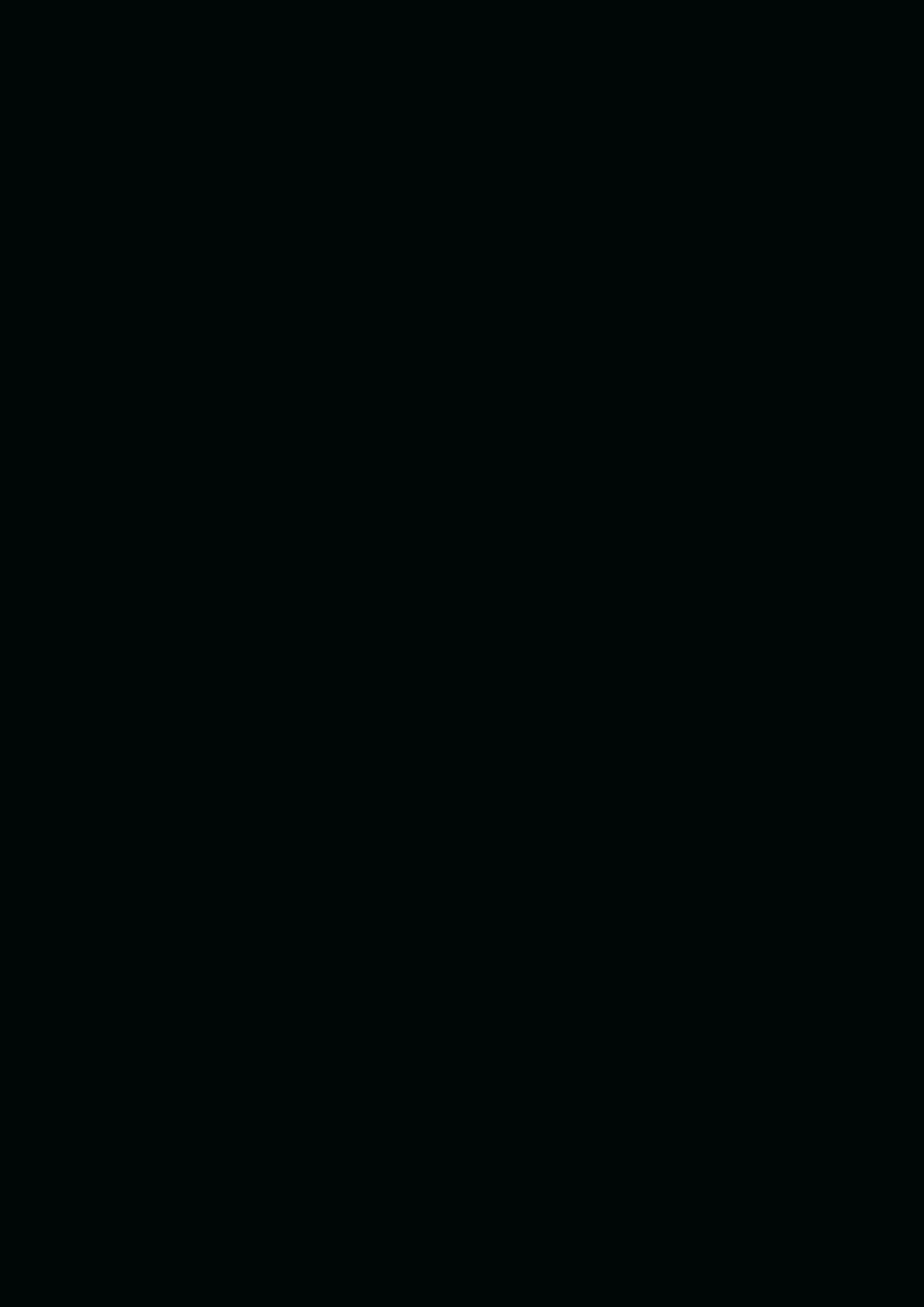The management report of Continental Aktiengesellschaft is combined with the management report of the Continental Corporation in accordance with Section 315 (3) of the *Handelsgesetzbuch* (German Commercial Code) and published in Continental's Annual Report for 2008.

The annual financial statements and the summarized management report of Continental Aktiengesellschaft for fiscal 2008 are published in the electronic *Bundesanzeiger* (Federal Gazette).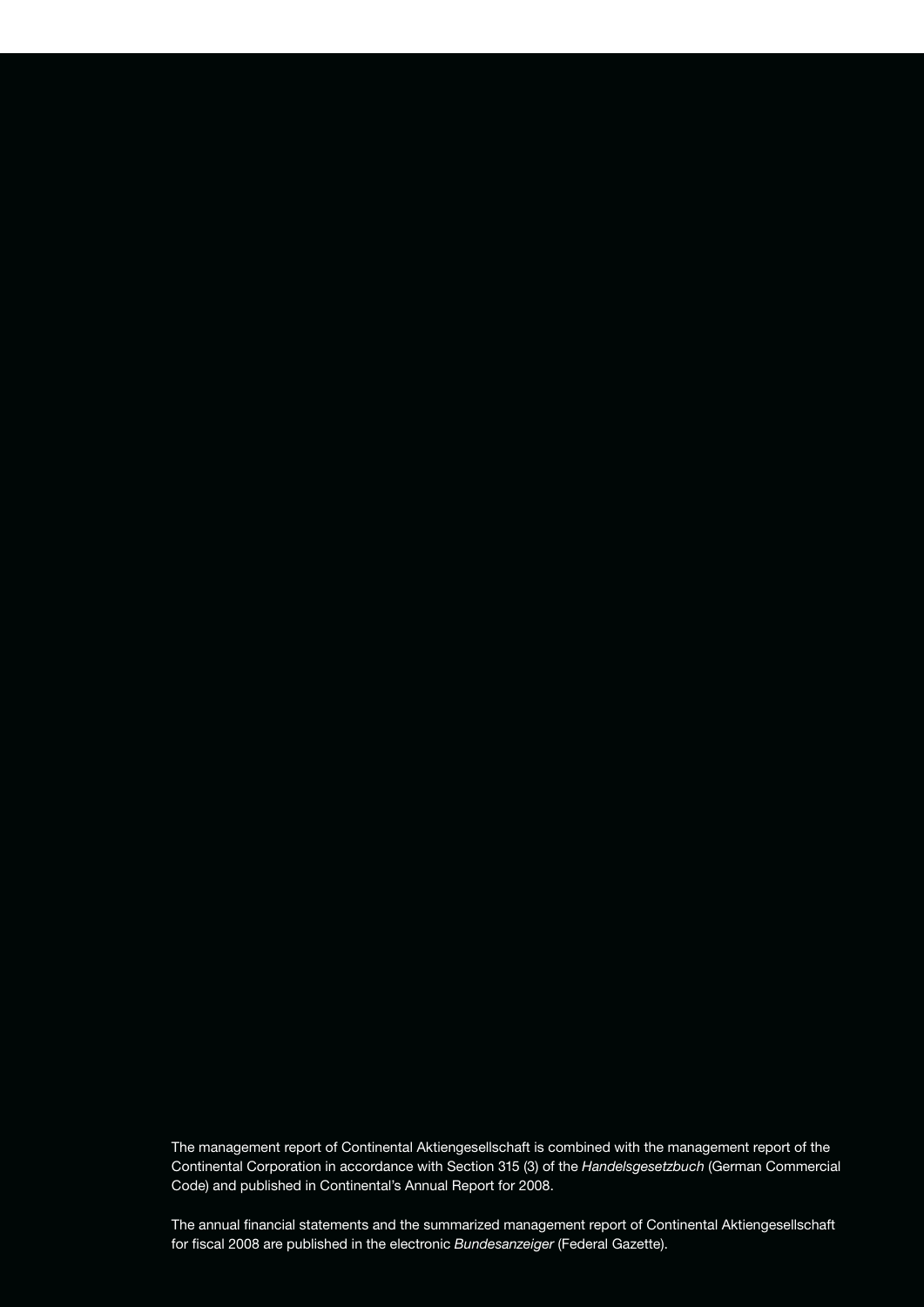- 4 Income Statement
- 5 Balance Sheet
- 6 Statement of Changes in Fixed Assets
- 6 Notes to the Financial Statements
- 8 Accounting Policies
- 9 Notes to the Balance Sheet, Assets
- 10 Notes to the Balance Sheet, Equity and Liabilities
- 14 Notes to the Income Statement
- 15 Other Disclosures
- 19 Auditor's Report
- 20 Responsibility Statement in Accordance with Sections 264 (2) and 289 (1) of the *Handelsgesetzbuch* (German Commercial Code)

- 22 Members of the Executive Board
- 26 Members of the Supervisory Board
- 26 Financial Calendar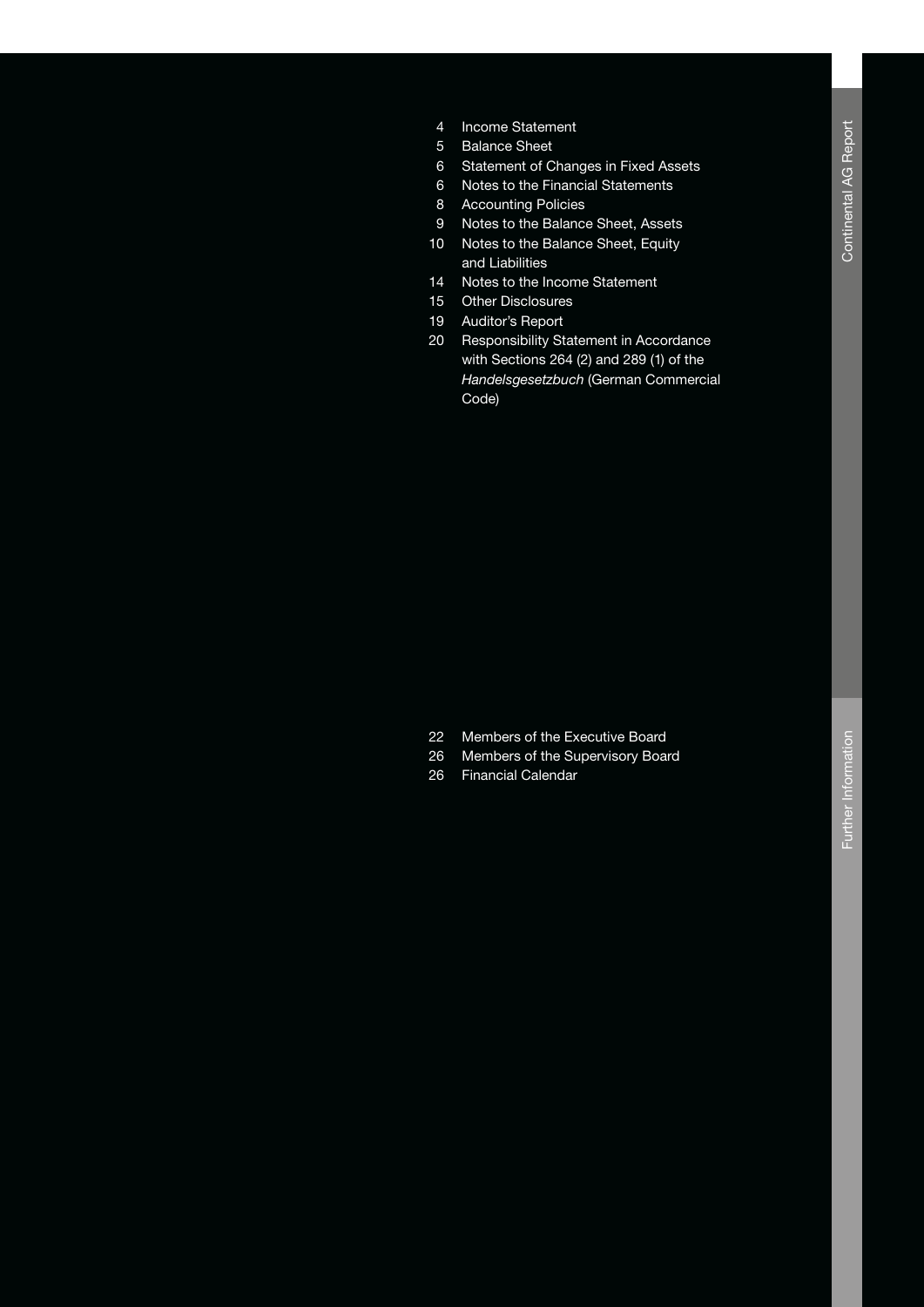# Continental Aktiengesellschaft Income Statement

| in $\epsilon$ millions                                   | See Note | 2008     | 2007     |
|----------------------------------------------------------|----------|----------|----------|
| <b>Sales</b>                                             | 13       | 2,592.7  | 2,655.4  |
| Cost of sales                                            |          | 2,129.3  | 2,093.4  |
| Gross margin on sales                                    |          | 463.4    | 562.0    |
| Selling expenses                                         |          | 210.0    | 218.2    |
| General and administrative expenses                      |          | 109.7    | 85.8     |
| Other operating income                                   | 14       | 221.4    | 170.8    |
| Other operating expenses                                 | 15       | 378.3    | 246.3    |
| Net income from financial activities                     | 16       | $-517.9$ | 377.3    |
| Result from ordinary activities                          |          | $-531.1$ | 559.8    |
| Taxes on income                                          | 17       | 178.1    | $-223.6$ |
| Net loss (2007: net income) for the financial year       |          | $-353.0$ | 336.2    |
| Retained earnings brought forward from the previous year |          | 13.3     | 0.5      |
| Retained losses (2007: retained earnings)                |          | $-339.7$ | 336.7    |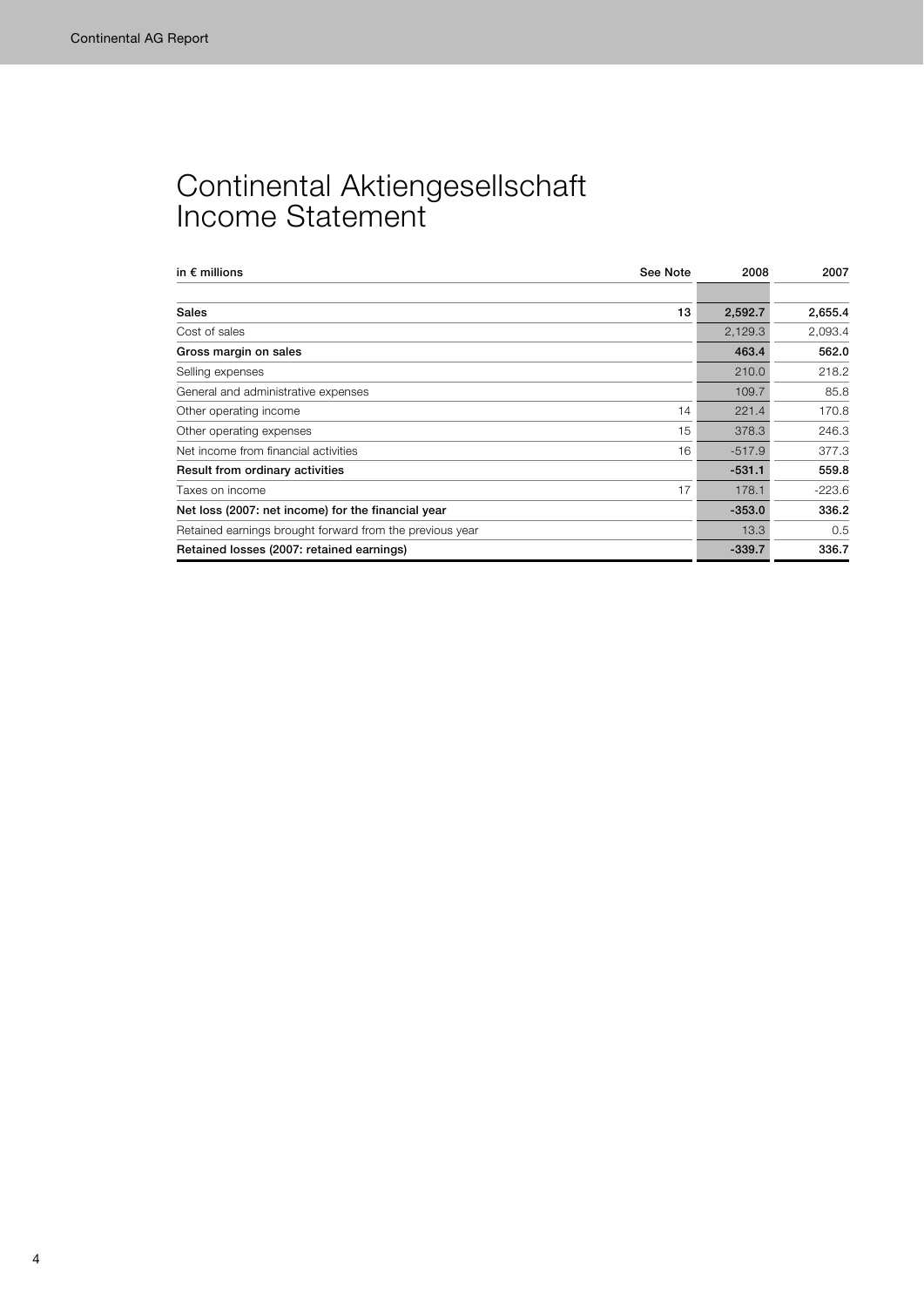# Balance Sheet

## Assets

| in $\epsilon$ millions                    |          | See Note Dec. 31, 2008 Dec. 31, 2007 |
|-------------------------------------------|----------|--------------------------------------|
|                                           |          |                                      |
| Intangible fixed assets                   | 56.5     | 61.1                                 |
| Property, plant, and equipment            | 189.6    | 188.5                                |
| 2<br>Investments                          | 10,815.6 | 10,725.5                             |
| <b>Fixed assets</b>                       | 11,061.7 | 10,975.1                             |
| 3<br>Inventories                          | 232.5    | 201.7                                |
| Receivables and other assets<br>4         | 6,102.6  | 7,316.9                              |
| 5<br>Short-term securities                | 315.0    |                                      |
| Liquid assets<br>6                        | 424.7    | 1,116.5                              |
| <b>Current assets</b>                     | 7,074.8  | 8,635.1                              |
| 7<br>Prepaid expenses and deferred income | 37.9     | 83.7                                 |
|                                           | 18,174.4 | 19,693.9                             |

## Equity and Liabilities

| in $\epsilon$ millions                    |          | See Note Dec. 31, 2008 Dec. 31, 2007 |
|-------------------------------------------|----------|--------------------------------------|
|                                           |          |                                      |
| Common stock<br>8                         | 432.6    | 414.0                                |
| 9<br>Capital reserves                     | 3,120.9  | 2,781.9                              |
| 10<br>Revenue reserves                    | 54.7     | 54.7                                 |
| Retained losses (2007: retained earnings) | $-339.7$ | 336.7                                |
| Shareholders' equity                      | 3,268.5  | 3,587.3                              |
| <b>Provisions</b><br>11                   | 788.8    | 837.4                                |
| Liabilities<br>12                         | 14,117.1 | 15,267.8                             |
| Prepaid expenses and deferred income      | 0.0      | 1.4                                  |
|                                           | 18,174.4 | 19,693.9                             |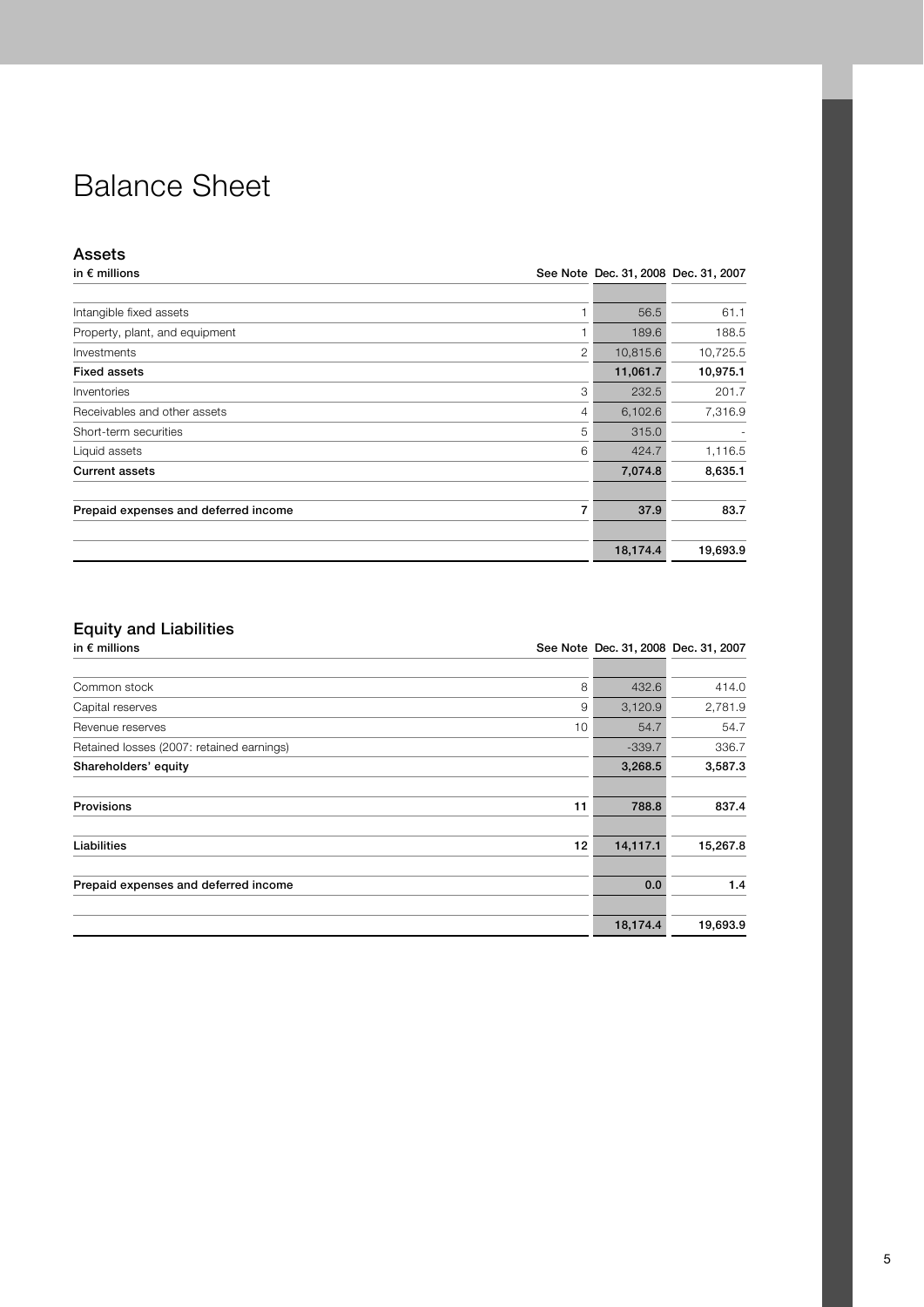# Statement of Changes in Fixed Assets

|                                                        |              |                  | <b>Purchase/Production Cost</b> |       |                         |  |
|--------------------------------------------------------|--------------|------------------|---------------------------------|-------|-------------------------|--|
| in $\epsilon$ millions                                 | Jan. 1, 2008 | <b>Additions</b> | <b>Transfers</b>                |       | Disposals Dec. 31, 2008 |  |
| Concessions, industrial and similar rights and assets, |              |                  |                                 |       |                         |  |
| and licenses in such rights and assets                 | 174.6        | 18.5             | 1.0                             | 11.3  | 182.8                   |  |
| Prepayments                                            | 12.2         | 1.5              | $-1.0$                          |       | 12.7                    |  |
| Intangible fixed assets                                | 186.8        | 20.0             |                                 | 11.3  | 195.5                   |  |
| Land, land rights and buildings including buildings on |              |                  |                                 |       |                         |  |
| third-party land                                       | 149.3        | 0.7              | 0.1                             | 0.1   | 150.0                   |  |
| Technical equipment and machinery                      | 529.4        | 24.8             | 21.5                            | 56.2  | 519.5                   |  |
| Other equipment, operating and office equipment        | 287.4        | 20.8             | 3.0                             | 59.6  | 251.6                   |  |
| Prepayments and assets under construction              | 30.2         | 21.8             | $-24.6$                         | 1.7   | 25.7                    |  |
| Property, plant, and equipment                         | 996.3        | 68.1             | ٠                               | 117.6 | 946.8                   |  |
| Shares in affiliated companies                         | 10,260.4     | 358.1            | $\overline{\phantom{0}}$        | 188.6 | 10,429.9                |  |
| Other long-term equity investments                     | 90.3         | 0.1              | $\overline{a}$                  |       | 90.4                    |  |
| Claims from pension insurance                          | 60.0         | 3.0              | $\overline{a}$                  | 2.0   | 61.0                    |  |
| Assets of Conti Pension Trust e.V.                     | 219.9        | 6.2              | $\overline{a}$                  |       | 226.1                   |  |
| Trust assets of long-term working accounts             | 1.1          | 0.6              |                                 |       | 1.7                     |  |
| Long-term securities                                   | 28.0         | 6.4              | $\overline{\phantom{a}}$        |       | 34.4                    |  |
| Other loans                                            | 96.2         |                  | $\overline{a}$                  | 96.1  | 0.1                     |  |
| Investments                                            | 10,755.9     | 374.4            | ٠                               | 286.7 | 10,843.6                |  |
|                                                        | 11,939.0     | 462.5            | ۰                               | 415.6 | 11,985.9                |  |

## Continental Aktiengesellschaft Notes to the Financial Statements

The annual financial statements of Continental Aktiengesellschaft are prepared in accordance with the provisions of the *Handelsgesetzbuch* (HGB – German Commercial Code) and the supplementary provisions of the *Aktiengesetz* (AktG – German Stock Corporation Act).

In order to improve the transparency of presentation, we have pooled individual terms of the balance sheet and

income statement. These items are listed separately in the notes.

In line with international practice, the income statement is drawn up according to the cost of sales method.

The list of shareholdings is submitted to and published in the electronic *Bundesanzeiger* (Federal Gazette).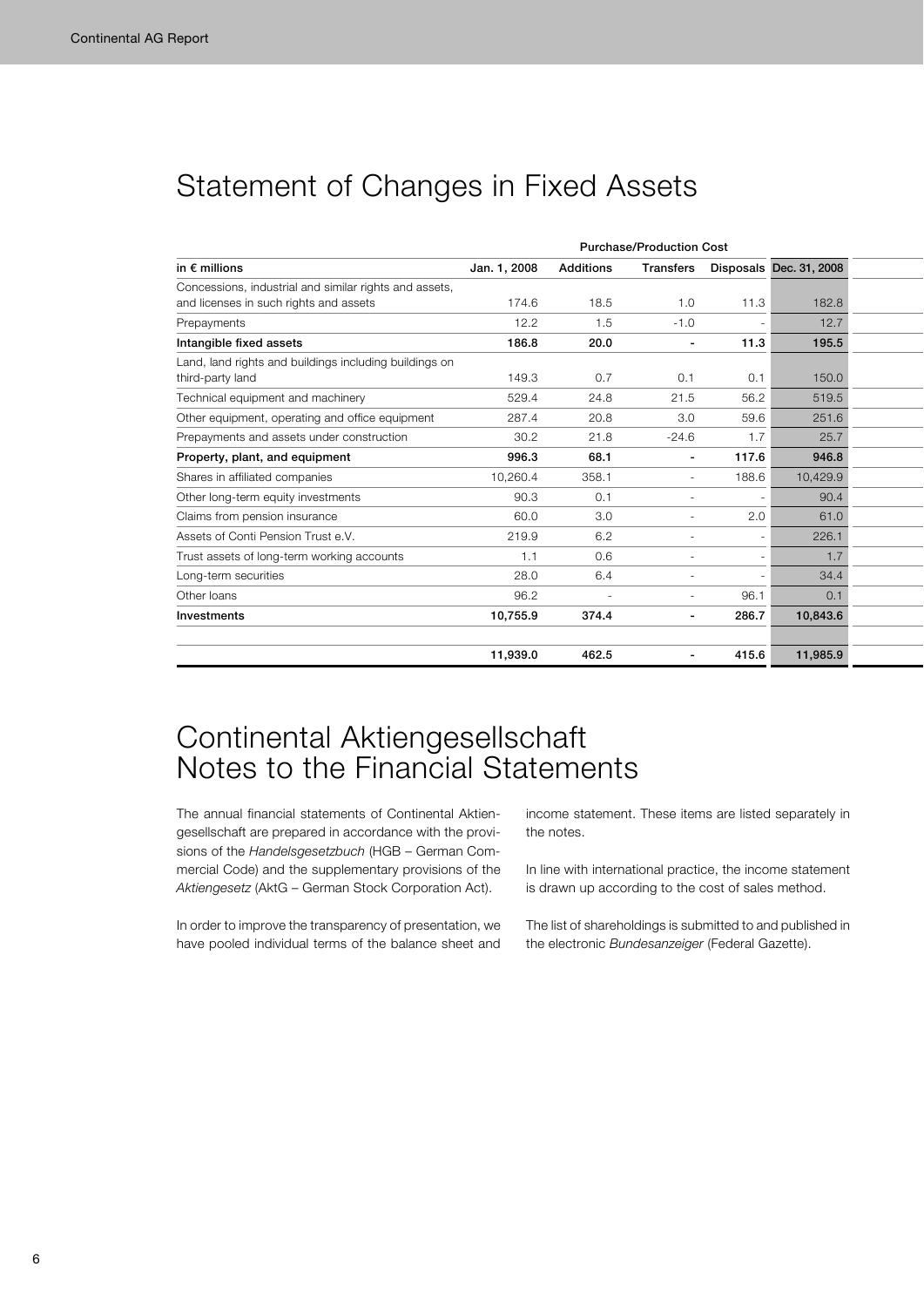|                          |                  | Depreciation, Amortization, and Write-Downs<br><b>Carrying Amounts</b> |               |               |               |
|--------------------------|------------------|------------------------------------------------------------------------|---------------|---------------|---------------|
| Jan. 1, 2008             | <b>Additions</b> | <b>Disposals</b>                                                       | Dec. 31, 2008 | Dec. 31, 2008 | Dec. 31, 2007 |
|                          |                  |                                                                        |               |               |               |
| 125.7                    | 24.6             | 11.3                                                                   | 139.0         | 43.8          | 48.9          |
|                          | -                | $\overline{a}$                                                         |               | 12.7          | 12.2          |
| 125.7                    | 24.6             | 11.3                                                                   | 139.0         | 56.5          | 61.1          |
|                          |                  |                                                                        |               |               |               |
| 120.8                    | 1.5              | 0.1                                                                    | 122.2         | 27.8          | 28.5          |
| 448.3                    | 23.3             | 44.4                                                                   | 427.2         | 92.3          | 81.1          |
| 238.7                    | 20.5             | 51.4                                                                   | 207.8         | 43.8          | 48.7          |
| $\overline{\phantom{a}}$ | $\overline{a}$   | $\overline{a}$                                                         |               | 25.7          | 30.2          |
| 807.8                    | 45.3             | 95.9                                                                   | 757.2         | 189.6         | 188.5         |
| 18.0                     | $\overline{a}$   | $\overline{a}$                                                         | 18.0          | 10,411.9      | 10,242.4      |
| 12.3                     | 2.6              | 4.9                                                                    | 10.0          | 80.4          | 78.0          |
| $\overline{a}$           | $\overline{a}$   | $\qquad \qquad \blacksquare$                                           |               | 61.0          | 60.0          |
|                          |                  |                                                                        |               | 226.1         | 219.9         |
|                          |                  |                                                                        |               | 1.7           | 1.1           |
|                          |                  | $\overline{a}$                                                         |               | 34.4          | 28.0          |
| $\overline{a}$           | $\overline{a}$   | $\qquad \qquad \blacksquare$                                           |               | 0.1           | 96.2          |
| 30.3                     | 2.6              | 4.9                                                                    | 28.0          | 10,815.6      | 10,725.6      |
|                          |                  |                                                                        |               |               |               |
| 963.8                    | 72.5             | 112.1                                                                  | 924.2         | 11,061.7      | 10,975.2      |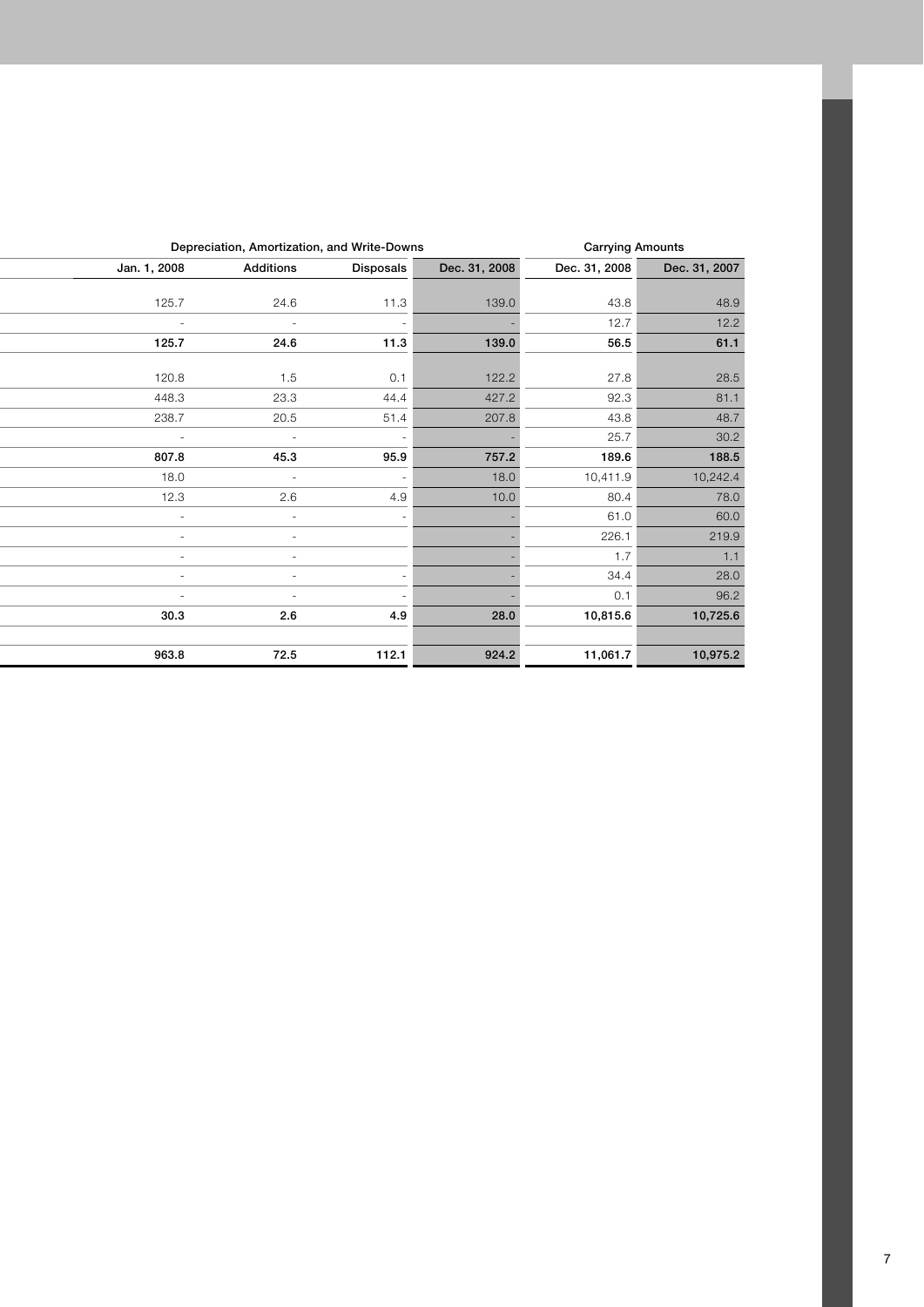# Accounting Policies

#### Assets

Purchased intangible assets are recorded at acquisition cost and amortized on a straight-line basis in accordance with their expected useful life.

Property, plant, and equipment is measured at acquisition or production cost minus scheduled depreciation. Moveable assets that were acquired before fiscal 2008 are depreciated using the diminished balanced method, while all other assets are depreciated on a straight-line basis. Where depreciation is carried out using the diminishing balance method, a switch is made to the straightline basis when this results in higher depreciation. Diminishing balance depreciation takes place at the maximum taxably permissible level. Accelerated tax depreciation and write-downs are generally only carried out if required due to the principle that tax accounting should be based on commercial accounting. Low-value asset items with an acquisition cost of less than €1,500 each are fully recognized as an expense in the year of addition.

The expected useful lives of intangible fixed assets and property, plant, and equipment are based on the tax depreciation tables.

Shares in affiliated companies, other long-term equity investments, other loans, long-term securities and trust assets are carried at their acquisition costs minus the write-down entailed by permanent impairment. Reversals of write-downs take place up to the amount of the historical cost where there are no longer any grounds for permanent impairment. Interest-bearing loans are recognized at their nominal value while non-interest-bearing and low interest loans are discounted to their net present value. Claims for pension liabilities from insurance contracts and the trust assets transferred to the Continental Pension Trust e.V. in order to safeguard pension liabilities are also classified under investments.

Raw materials and supplies as well as merchandise are measured at acquisition or production cost or at the lower fair value. The inventories of natural rubber are calculated in accordance with the LIFO method, taking into account the lowest value principle. Finished goods and work in progress are recognized at production cost, whereby production cost includes direct costs and proportionate material costs, overheads and depreciation. The inventory risks resulting from decreased marketability or excessive storage periods are taken into account by means of appropriate value deductions. Advance payments are openly deducted from inventories.

Receivables and other assets in domestic currency are recognized at their nominal amount and receivables in foreign currencies are measured using the hedging rate, to the extent economically justifiable. All recognizable individual risks are taken into account by means of appropriate discounts. Global discounts exist for the general credit risk.

#### Equity and Liabilities

The amount of provision for pensions and similar obligations is measured by means of actuarial calculations using the projected unit credit method and taking the 2005 G reference tables of Professor Klaus Heubeck as the basis. The other provisions have been set up for all identifiable risks, uncertain obligations, and expected losses on the basis of prudent business practice.

Liabilities are stated at the amount repayable. Liabilities in foreign currencies are recognized at the agreed forward exchange rate.

#### Income Statement

Cost of sales comprises all variable and fixed production costs, the acquisition costs for merchandise and cost allocations to affiliated companies to cover research and development costs.

All variable selling expenses as well as the fixed costs of sales-oriented functions are contained in the selling expenses.

General and administrative expenses relate to functional costs for the finance, administration, human resources and holding functions.

Business transactions in foreign currencies are measured at the rate applicable upon initial posting or, in the case of exchange hedging, at the hedging rates. If losses not yet realized result from the rates on the balance sheet date, earnings-reducing provisions are recorded. Unrealized exchange profits are not recognized.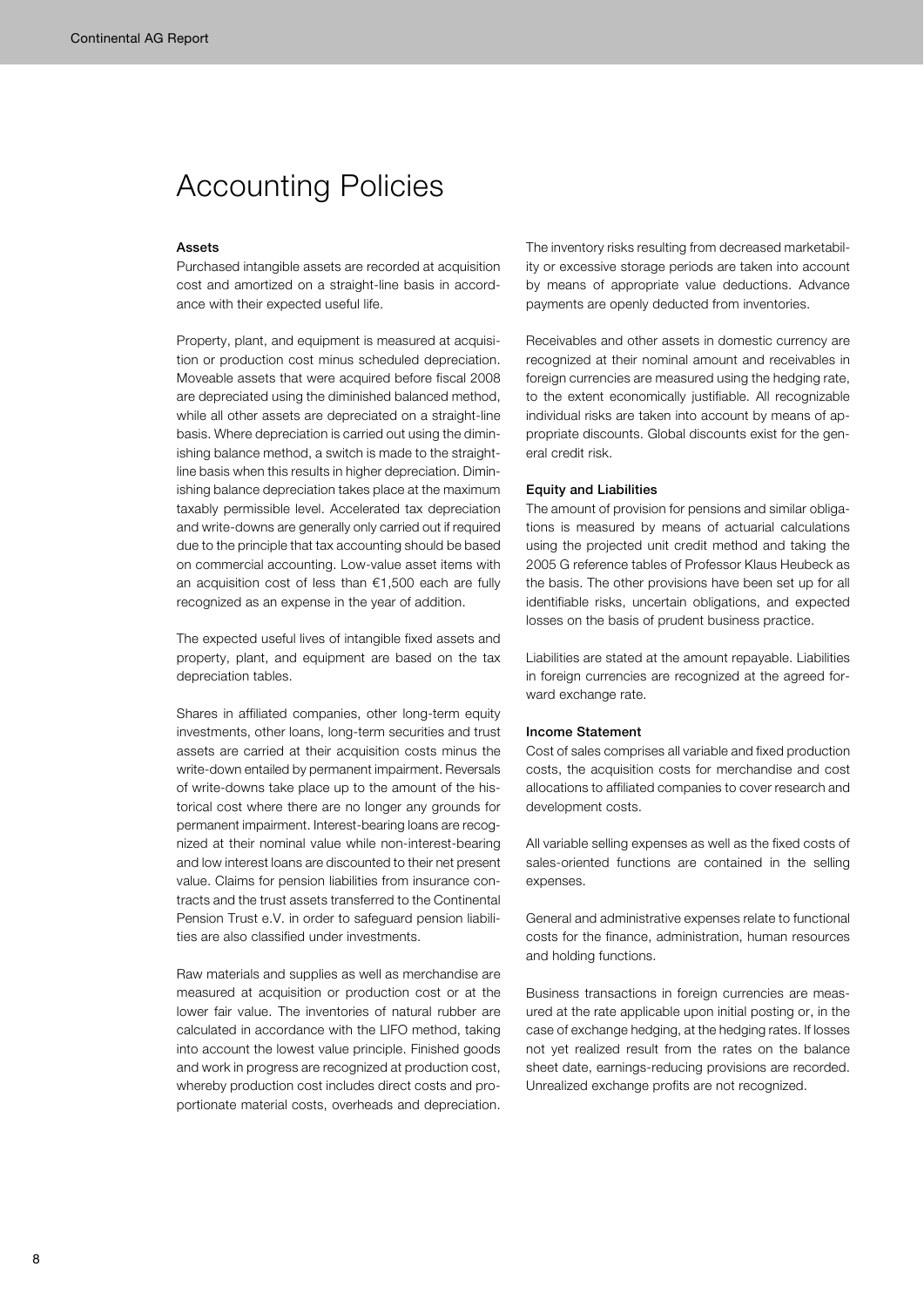# Notes to the Balance Sheet, Assets

## 1. Intangible Fixed Assets and Property, Plant, and Equipment

The breakdown of asset items and their development in the year under review is shown in the statement of changes in fixed assets.

## 2. Long-Term Financial Assets

The year-on-year increase in long-term financial assets is mainly due to capital increases at subsidiaries in the framework of capital structure optimizations, primarily in Germany (€327.0 million) and in Russia (€14.1 million). The disposal of shares in affiliated companies relates to the capital repayment of an English subsidiary amounting to €179.5 million.

The trust assets transferred to Continental Pension Trust e.V. and invested in securities and the income generated from this serve exclusively to fund the employee pension plan. Interest income earned from the trust assets amounting to €6.2 million was transferred to the pension trust in the year under review. Securities in the trust assets with carrying amounts totaling €54.5 million posted a fair value of €38.7 million on the balance sheet date. Write-downs carried out on these securities were not required as no permanent impairment is assumed due to the observed exchange volatility, or the respective securities are bonds for which impairment is out of the question due to creditworthiness.

## 3. Inventories

| in $\epsilon$ thousands        |           | Dec. 31, 2008 Dec. 31, 2007 |
|--------------------------------|-----------|-----------------------------|
| Raw materials and supplies     | 45.133    | 36.999                      |
| Work in progress               | 28.365    | 24.276                      |
| Finished goods and merchandise | 170.236   | 144.993                     |
| Advance payments               | $-11.310$ | $-4.647$                    |
|                                | 232.424   | 201.621                     |

The difference between measurement at current purchase costs and measurement in accordance with the LIFO consumption tracking method is -€0.3 million because of the lowest value principle.

## 4. Receivables and Other Assets

| in $\epsilon$ thousands                                  |                          | Dec. 31, 2008 | Dec. 31, 2007 |                          |
|----------------------------------------------------------|--------------------------|---------------|---------------|--------------------------|
|                                                          | With term to<br>maturity |               |               | With term<br>to maturity |
|                                                          | Total                    | over 1 year   | Total         | over 1 year              |
| Trade receivables                                        | 173,214                  |               | 176,175       |                          |
| Receivables from affiliated companies                    | 5,848,251                |               | 7,102,229     |                          |
| Receivables from other long-term investees and investors | 200                      |               | 240           |                          |
| Other assets                                             | 80,989                   |               | 38,316        |                          |
|                                                          | 6,102,654                |               | 7,316,960     |                          |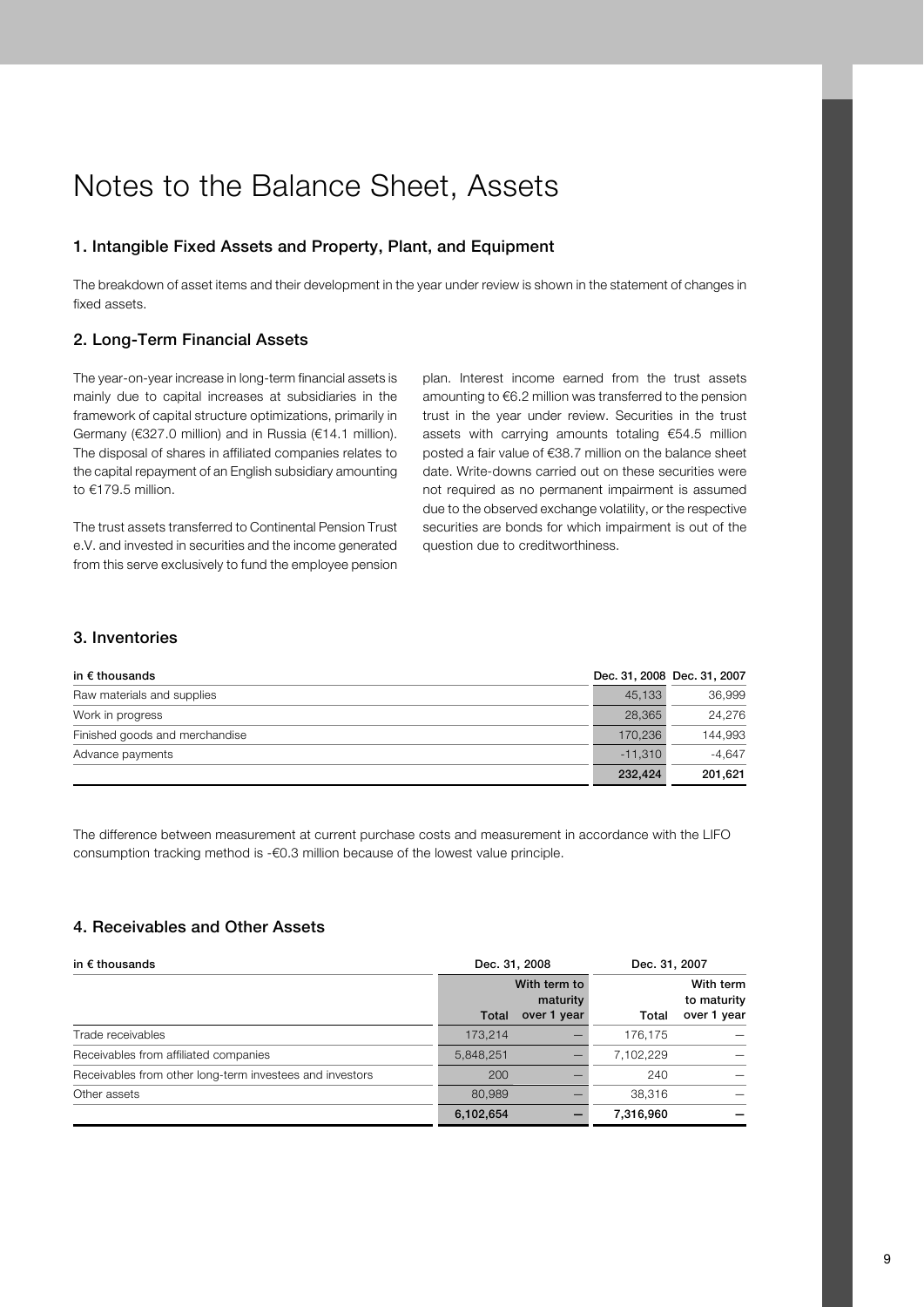## 5. Short-Term Securities

On the balance sheet date, short-term securities consist of investments in the HSBC Euro Liquidity Fund of HSBC Global Liquidity Funds plc, Dublin, Ireland, in a volume of €315.0 million.

## 6. Liquid Assets

| in $\epsilon$ thousands |         | Dec. 31, 2008 Dec. 31, 2007 |
|-------------------------|---------|-----------------------------|
| Cash-in-hand            | 189     | 200                         |
| Bank balances           | 421.695 | 1,115,059                   |
| Checks                  | 2.848   | 1.248                       |
|                         | 424,732 | 1,116,507                   |

## 7. Prepaid Expenses and Deferred Income

| in $\epsilon$ thousands |        | Dec. 31, 2008 Dec. 31, 2007 |
|-------------------------|--------|-----------------------------|
| Discount                | 29.811 | 79.159                      |
| Other deferred income   | 8.124  | 4.490                       |
|                         | 37.935 | 83.649                      |

The convertible bond issued in the 2004 financial year via a Dutch subsidiary for an original nominal value of €400 million resulted in a discount of €69.9 million. The discount was reversed as scheduled over the expected term of the convertible bond, or on an unscheduled basis if the conversion rights were exercised. In the year under review, the scheduled reversals amounted to €5.8 million and the unscheduled reversals €24.0 million. Due to the high conversion volume in 2008 and the early full repayment of the remaining bond amount as stipulated in the bond conditions, the discount of €2.1 million was reversed in total.

For expenses in connection with the conclusion of a syndicated loan contract with an original total volume of €13.5 billion, payments amounting to the original sum of €48.3 million were entered in the balance sheet as prepaid expenses in 2007. Prepaid expenses and deferred income are reversed on a straight-line basis in accordance with the weighted durations of the individual tranches. In the year under review, the reversal amounted to €17.0 million.

# Notes to the Balance Sheet, Equity and Liabilities

## 8. Common Stock

The subscribed capital increased by €18.5 million yearon-year (2007: €40,000) following the exercise of conversion rights and by €0.1 million (2007: €1.3 million) following the exercise of subscription rights.

The common stock of the company therefore amounted to €432,655,316.48 at the balance sheet date (2007: €413,982,932.48) and is composed of 169,005,983 (2007: 161,712,083) no-par value bearer shares with a notional value of €2.56 per share.

Authorized capital stock of €150.0 million for the issuance of new shares against cash and/or non-cash contributions is currently still available to the company until April 23, 2012, from the authorization amount of €187.5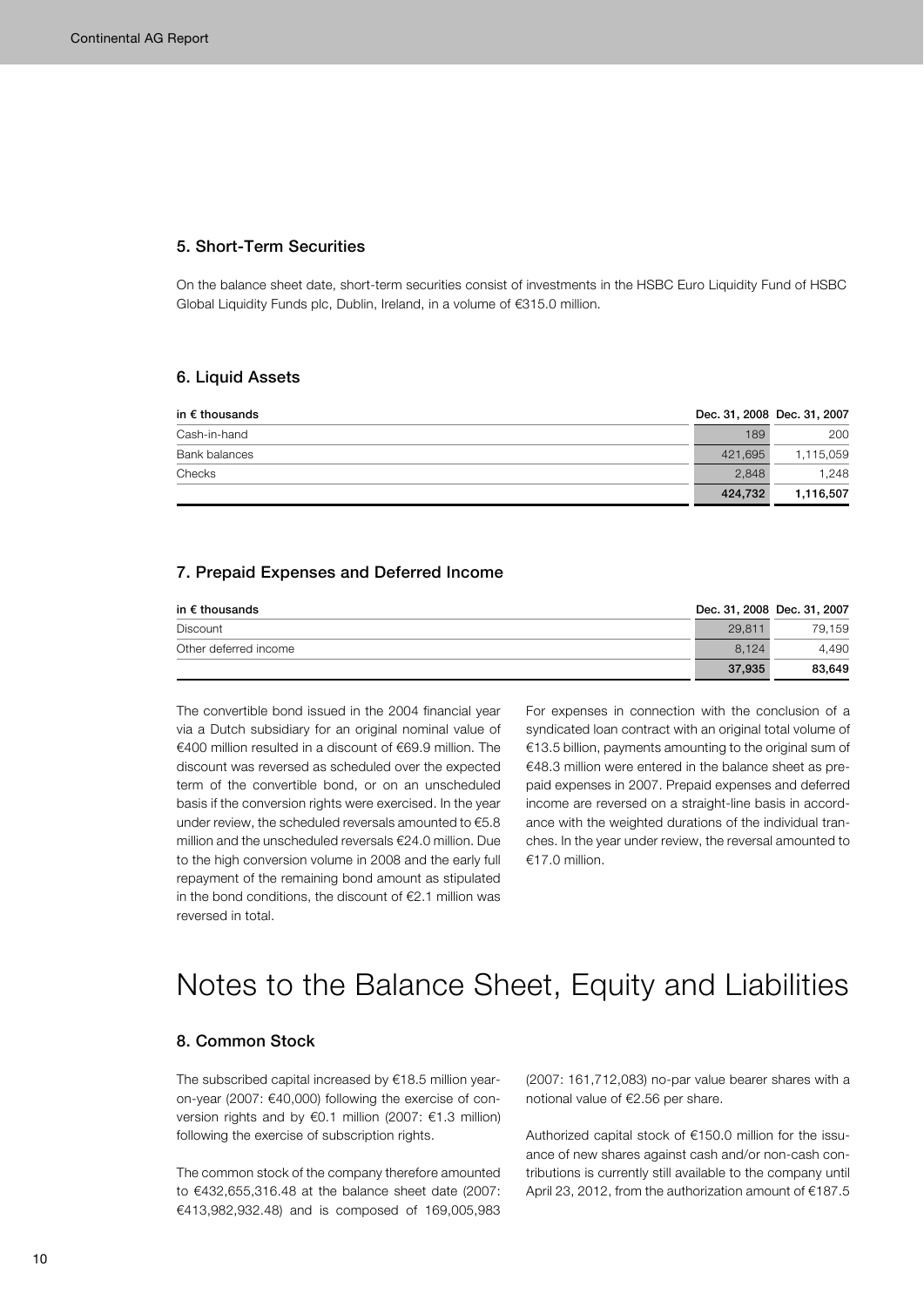million adopted originally on April 24, 2007, following a capital increase from authorized capital in 2007.

A total of 1,381,840 subscription rights were issued under the stock option plan adopted in 1999 for members of the Executive Board and senior executives. Each option entitles the option holder to subscribe for one share. The 10,000 subscription rights still outstanding as at December 31, 2007, were fully exercised during the fiscal year.

The Annual Shareholders' Meeting on May 14, 2004, approved the 2004 stock option plan for members of the Executive Board and senior executives. The 2004 stock option plan authorizes the Executive Board to grant, in line with the plan's more detailed specifications, a total of 3,936,000 subscription rights until May 13, 2009, each of which entitles the option holder to subscribe for one share. No subscription rights were issued in 2008 (2007: 859,880), 47,250 were exercised (2007: 462,750), and 459,230 expired (2007: 116,300).

The 2008 stock option plan adopted at the Annual Shareholders' Meeting on April 25, 2008, authorizes the issuance of up to 7,800,000.00 subscription rights to the Executive Board and senior executives until April 24, 2013. In 2008, 1,369,250 subscription rights were issued, of which 145,750 have expired.

In December 2008, a redemption offer for granted and not yet exercised subscription rights was submitted to the senior executives of the corporation to whom stock options were granted from the stock option plans of 2004 and 2008. Because of the limited free float of Continental AG's shares, the share price performance may be subject to coincidental fluctuations which do not reflect Continental's economic development. The stock option plan thus loses its effectiveness as a long-term remuneration instrument geared towards the company's performance. By December 31, 2008, only some of the stock option plan beneficiaries had taken up the offer.

On May 19, 2004, a convertible bond guaranteed by Continental AG for a nominal amount of €400 million was issued by Conti-Gummi Finance B.V., Amsterdam, The Netherlands. The convertible bond had a coupon of 1.625% and originally matured on May 19, 2011. Holders of the conversion rights were originally entitled to convert them into shares of Continental AG at a price of €51.00 per share, representing a total entitlement of 7,843,137 no-par value shares. The dividend increases declared for fiscal years 2004 to 2007 changed the conversion ratio in accordance with the terms of the bond. In 2008, the conversion ratio corresponded to a conversion price of €49.29 (2007: €50.05) per share and had therefore – after including previously exercised conversion rights – entitled bondholders to subscribe for a total of 7,650,545 no-par value shares equal to a conditional capital of €19.6 million. Conversion rights amounting to €356.7 million were exercised in 2008 which resulted in the issue of 7,236,650 shares, meaning that as of October 6, 2008, only 413,895 conversion rights had still not been exercised. The issuer therefore had the right, according to the bond conditions, to make an early repayment of the remaining bond amount. It exercised this right and paid an amount of €20.4 million to the remaining creditors.

The common stock was conditionally increased in line with Article 4(4) c of the Articles of Association by up to €6.3 million for the purposes of issuing stock options under the 2004 stock option plan.

According to Article 4(5) of the Articles of Association, the capital stock has been increased by a further €111.5 million to grant conversion and option rights until May 4, 2011.

According to Article 4(6) of the Articles of Association, the capital stock has also been conditionally increased by up to €3.8 million to grant stock options as part of the 2004 stock option plan.

The conditional capital II of €37.5 million in line with Article 4(7) of the Articles of Association serves to grant new shares to the holders of convertible bonds and/or bonds with warrants, participation rights or income bonds, where they are issued by May 4, 2011.

According to Article 4(8) of the Articles of Association, there is conditional capital of €20.0 million for the 2008 stock option plan adopted by the Annual Shareholders' Meeting of April 25, 2008.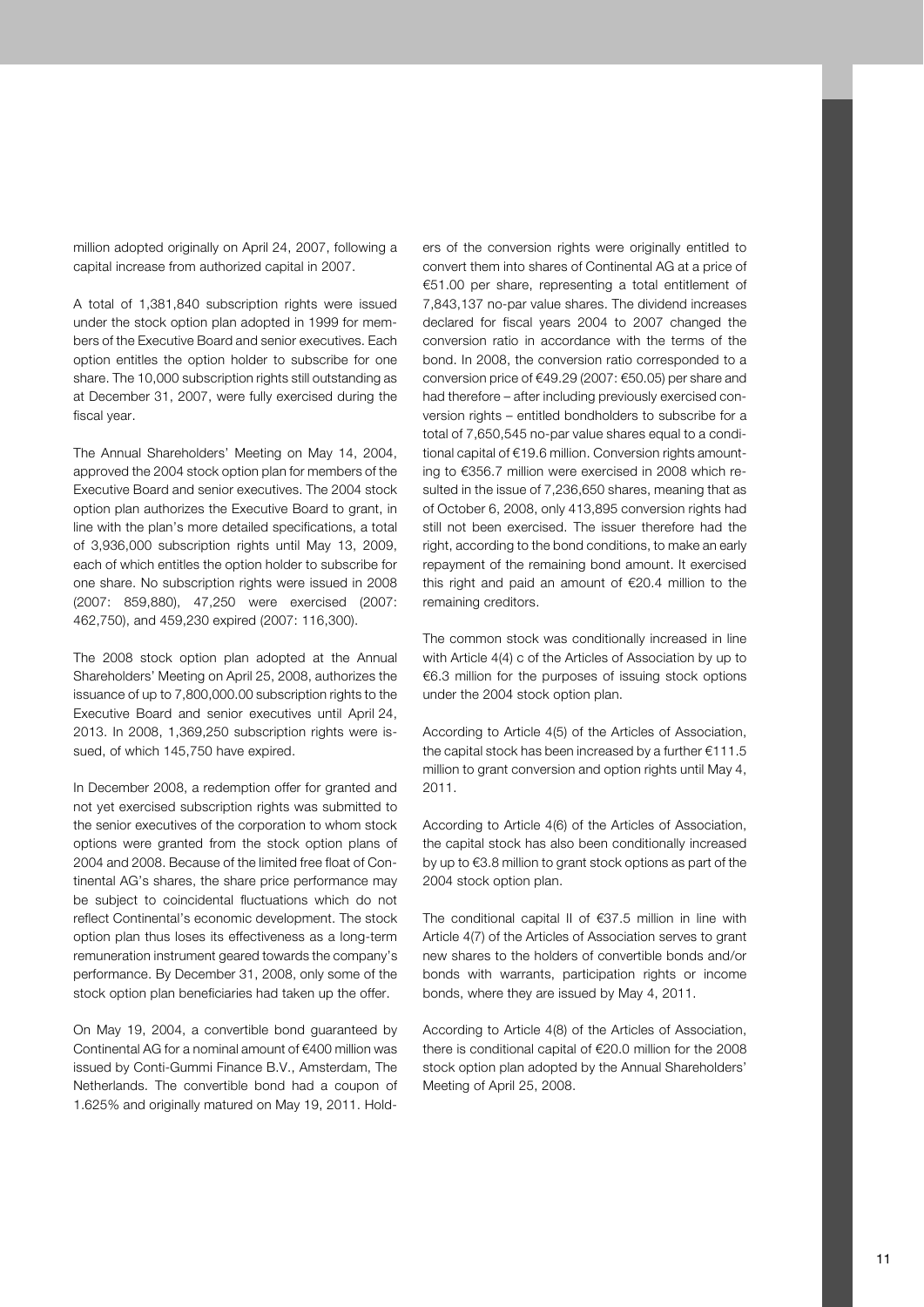The change in conditional capital is shown in the following table:

| in $\epsilon$ thousands                      | 2008      | 2007     |
|----------------------------------------------|-----------|----------|
| Conditional capital as of January 1          | 176,581   | 29,006   |
| Additions                                    | 57.468    | 149.229  |
| <b>Reductions</b>                            | $-39.747$ |          |
| Exercised conversion and subscription rights | $-18.672$ | $-1.357$ |
| Expiration of subscription rights granted    | $-2.313$  | $-297$   |
| Redemption of subscription rights granted    | $-2,663$  |          |
| Conditional capital as of December 31        | 170.654   | 176.581  |

## 9. Capital Reserves

Capital reserves increased by a total of €339.1 million in the year under review. Of this sum, €338.2 million was attributable to the exercise of conversion rights and €0.9 million to the exercise of stock options.

## 10. Revenue Reserves

At €54.7 million, revenue reserves on December 31, 2008, were unchanged compared with the previous year.

## 11. Provisions

| in $\epsilon$ thousands                        |         | Dec. 31, 2008 Dec. 31, 2007 |
|------------------------------------------------|---------|-----------------------------|
| Provision for pensions and similar obligations | 306.491 | 296,869                     |
| Provisions for taxes                           | 248,030 | 291,589                     |
| Other provisions                               | 234.335 | 248,916                     |
|                                                | 788,856 | 837,374                     |

As in the previous year, the pension obligations were calculated according to the projected unit credit method with a long-term interest rate of 5.4%.

Other provisions cover recognizable risks and other uncertain liabilities. In particular, they contain provisions

for warranties (€8.7 million), bonus payments (€30.5 million), personnel and social welfare expenses (€45.4 million) and provisions for vacation and service anniversary payments (€15.2 million).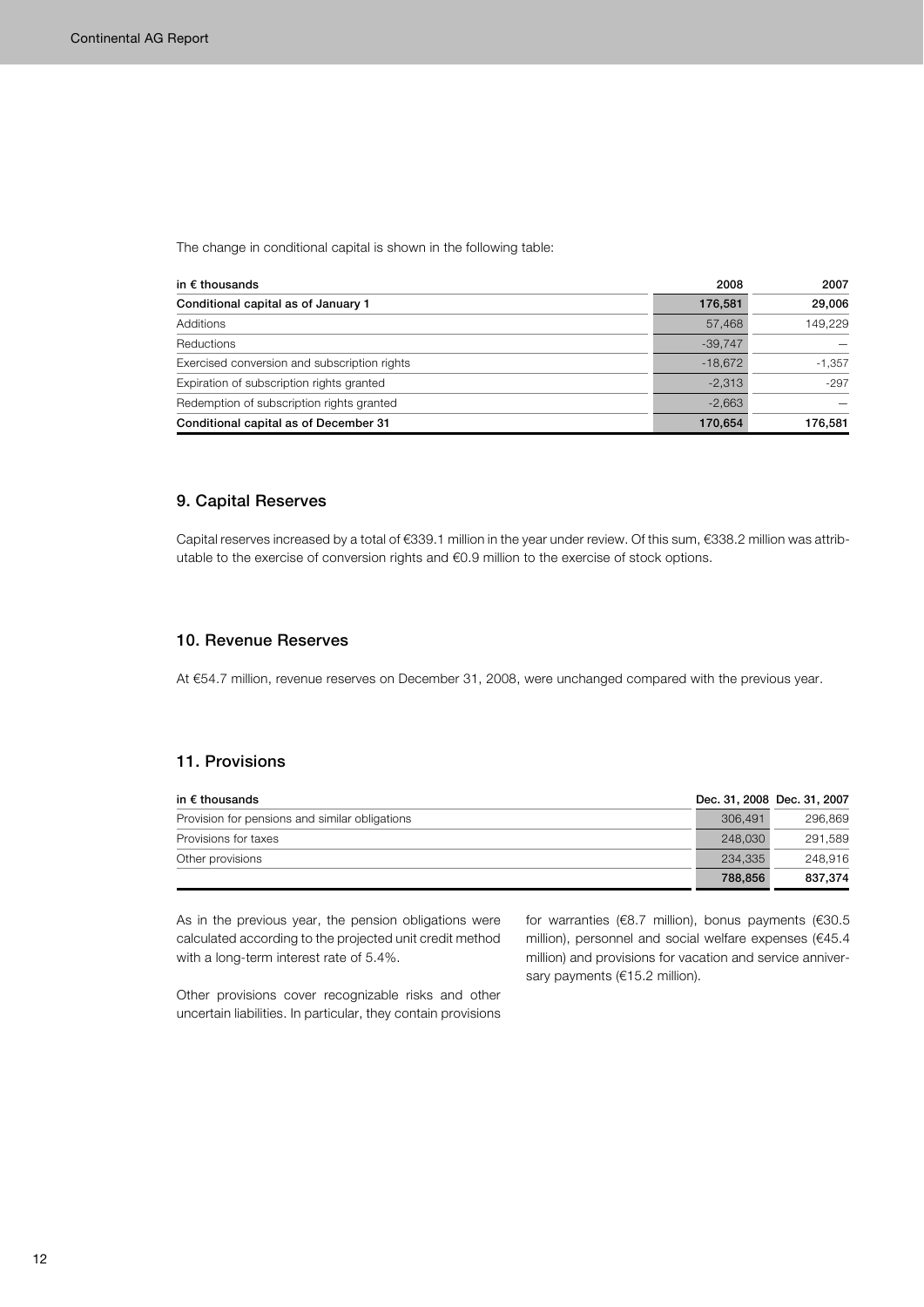## 12. Liabilities

| in $\epsilon$ thousands                                   | With term to maturity |           |                     | With term to maturity |                     |              |
|-----------------------------------------------------------|-----------------------|-----------|---------------------|-----------------------|---------------------|--------------|
|                                                           | Dec. 31, 2008         | less than | 1 year over 5 years | Dec. 31, 2007         | less than<br>1 year | over 5 years |
| Bonds, non convertible                                    | 64,598                | 64,598    |                     | 809,317               | 809,317             |              |
| Liabilities to banks                                      | 10,803,135            | 2,328,135 |                     | 11,451,531            | 2,951,530           |              |
| Trade payables                                            | 125,715               | 125,659   |                     | 124,341               | 124,285             |              |
| Liabilities to affiliated companies                       | 2,962,972             | 2,902,972 |                     | 2,753,242             | 2,376,142           |              |
| Liabilities to other long-term investees<br>and investors | 2,629                 | 2,629     |                     | 3.737                 | 3,737               |              |
| Other liabilities                                         | 158,025               | 144,045   | 6,585               | 125,652               | 125,652             |              |
| thereof: from taxes                                       | $-5,631$              |           |                     | $-6,641$              |                     |              |
| Social security obligations                               | $-3,109$              |           |                     | $-1,875$              |                     |              |
|                                                           | 14,117,074            | 5,568,038 | 6,585               | 15,267,820            | 6,390,663           |              |

## Contingent Liabilities

With the exception of €1.6 million, liabilities arising from warranties and guarantees apply exclusively to obligations of our subsidiaries. €748.5 million of warranty liabilities relate to capital market finance of Continental Rubber of America Corp., Wilmington, U.S.A., and Continental Tire North America Inc., Charlotte, U.S.A. In the framework of capital structure optimization, long-term financing items were transferred to a U.S. subsidiary. Continental AG continues to guarantee their fulfillment. The joint liability for pension obligations is the result of the transfer of pension obligations to the spun-off Conti-Tech companies.

| in $\epsilon$ thousands                                     | Dec. 31, 2008 Dec. 31, 2007 |         |
|-------------------------------------------------------------|-----------------------------|---------|
| Liabilities from warranties                                 | 1.190.115                   | 481.568 |
| Liabilities from quarantees and similar legal relationships | 37,030                      | 10.919  |
| Liabilities from shares in cooperatives                     | 28                          | 28      |
| Joint liability for pension obligations                     | 27.645                      | 29,280  |

## Other Financial Commitments

Obligations scheduled for 2009 and later primarily concern rental and lease contracts for operational real estate (€118.8 million, of which €16.5 million in 2009), outsourced hardware and software (€59.8 million, of which €28.8 million for 2009), and machinery, operating and office equipment (€5.7 million, of which €3.1 million in 2009). Open purchase commitments for property, plant, and equipment, and for major repairs amount to €66.0 million.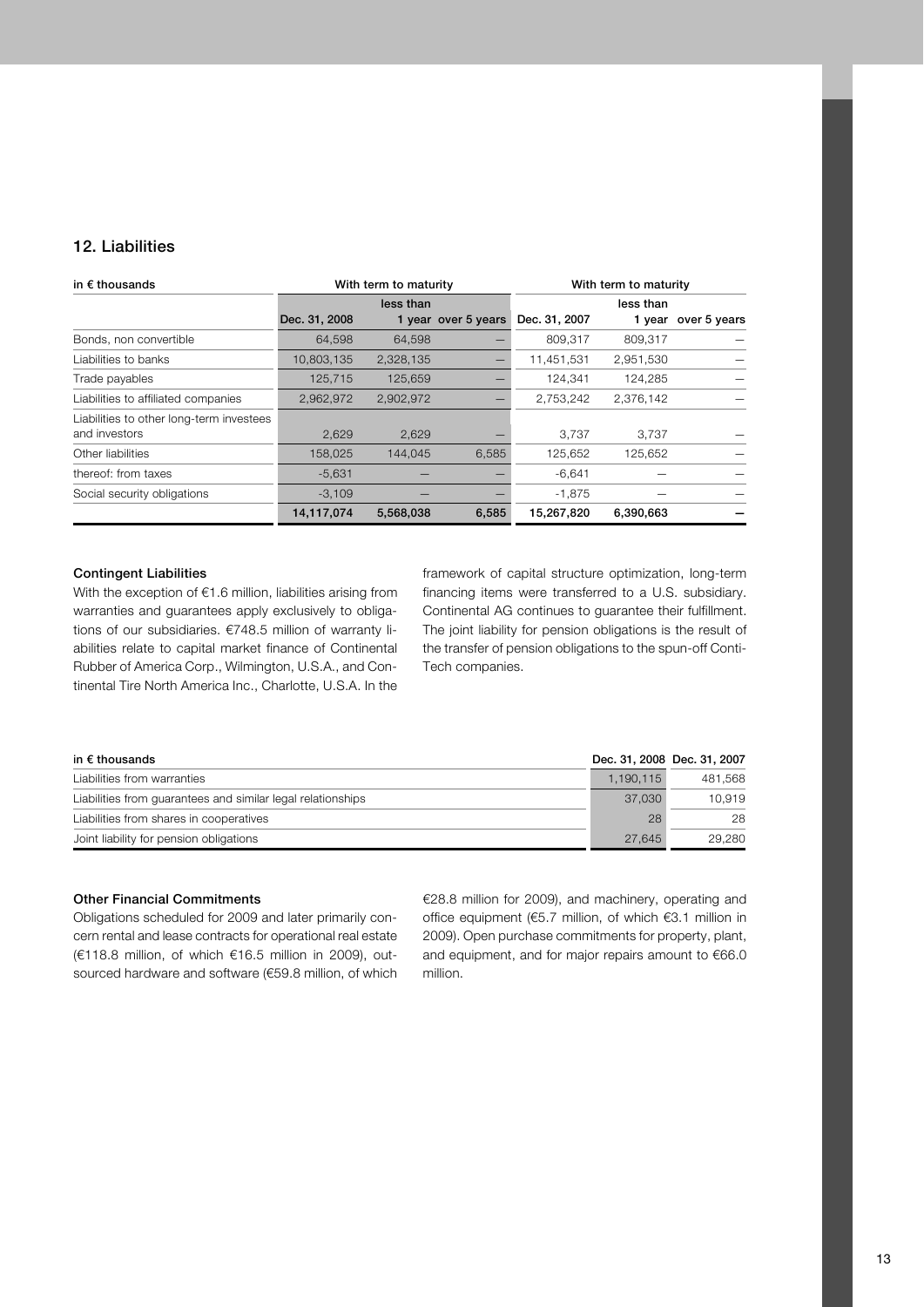# Notes to the Income Statement

## 13. Sales

| in $\epsilon$ millions  | 2008  | 2007  |
|-------------------------|-------|-------|
| Breakdown by operations |       |       |
| Tire                    | 2,307 | 2,439 |
| Non-tire                | 286   | 216   |
|                         | 2,593 | 2,655 |
| Breakdown by region     |       |       |
| Germany                 | 1,153 | 1,230 |
| Rest of Europe          | 878   | 931   |
| Outside Europe          | 562   | 494   |
|                         | 2,593 | 2,655 |

## 14. Other Operating Income

| in $\epsilon$ thousands              | 2008    | 2007    |
|--------------------------------------|---------|---------|
| Income from disposal of fixed assets | 8.353   | 2.624   |
| Income from reversal of provisions   | 7.588   | 13.633  |
| Other income                         | 205,529 | 154.559 |
|                                      | 221.470 | 170.816 |

In addition to the general cost allocation to other subsidiaries amounting to €170.5 million (2007: €137.7 million), other income also contains current income from other ancillary business and other income.

## 15. Other Operating Expenses

| in $\epsilon$ thousands                                          | 2008    | 2007    |
|------------------------------------------------------------------|---------|---------|
| Losses on disposal of fixed assets                               | 691     | 193     |
| Losses due to write-downs on current assets (except inventories) | 5.422   | 3.481   |
| Other expenses                                                   | 370,708 | 241.201 |
| Other taxes                                                      | 1.543   | 1.461   |
|                                                                  | 378,364 | 246,336 |

Other expenses in particular include cost allocation expenses amounting to €165.6 million (2007: €133.7 million) and ancillary business expenses.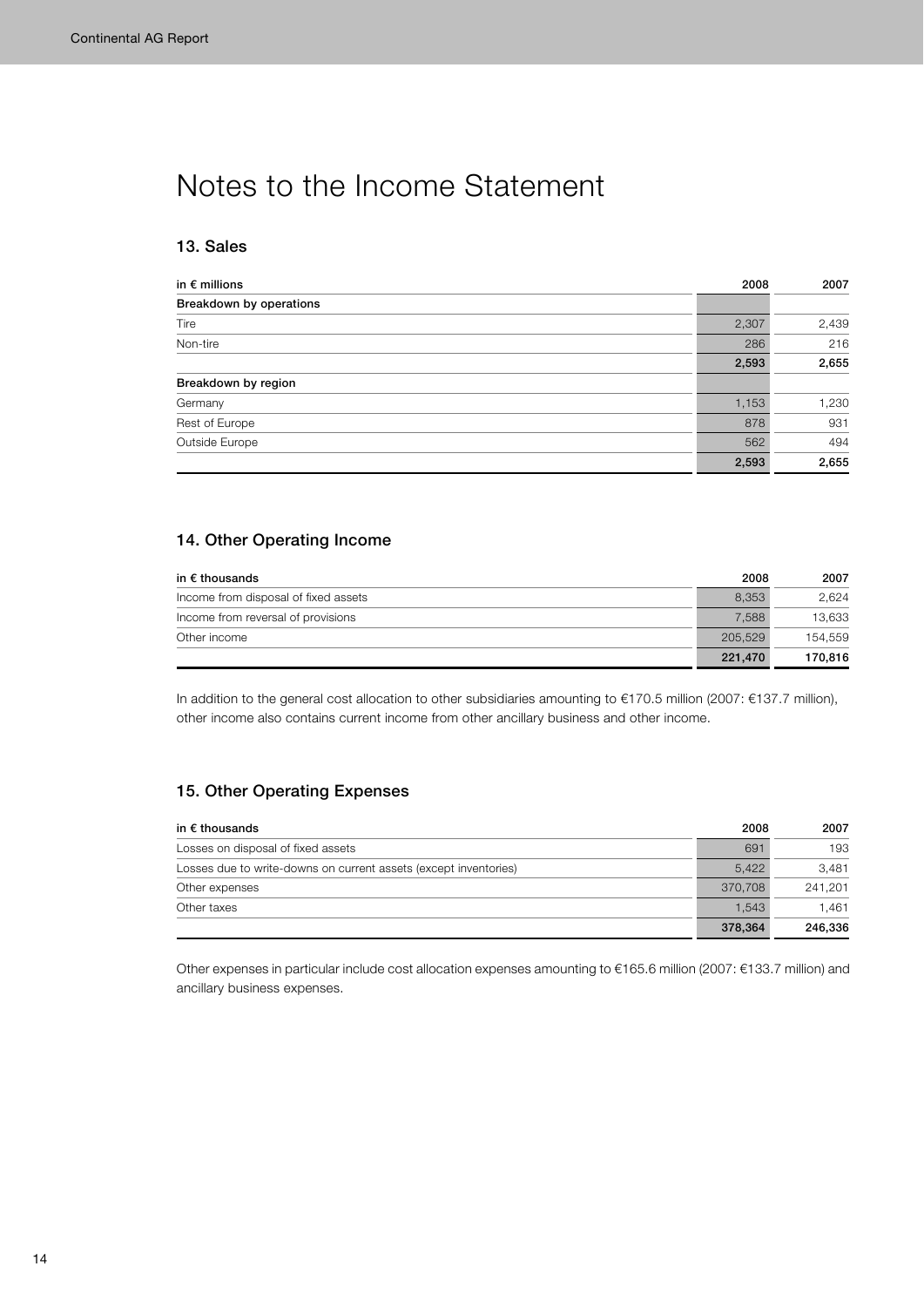## 16. Net Income from Financial Activities

| in $\epsilon$ thousands                          | 2008       | 2007       |
|--------------------------------------------------|------------|------------|
| Income from profit transfer agreements           | 288,426    | 250,557    |
| Income from long-term equity investments         |            |            |
| from affiliated companies                        | 264,262    | 645,685    |
| from associated companies                        | 12,492     | 6,639      |
| from other companies                             | 87         | 207        |
| Cost of loss absorption                          | $-620,182$ | $-442,995$ |
| Net investment income                            | $-54,915$  | 460,093    |
| Income from other securities and long-term loans | 6,533      | 9,786      |
| Other interest and similar income                |            |            |
| from affiliated companies                        | 314,347    | 120,755    |
| from other companies                             | 30,448     | 11,897     |
| Interest and similar expenses                    |            |            |
| to affiliated companies                          | $-211,040$ | $-77,206$  |
| to other companies                               | $-600.605$ | $-145.296$ |
| Net interest income                              | $-460.317$ | $-80,064$  |
| Write-downs of long-term financial assets        | $-2,641$   | $-2,712$   |
| Net income from financial activities             | $-517,873$ | 377,317    |

## 17. Income Taxes

Net tax revenue totaling €178.1 million resulted primarily from tax losses of subsidiaries in fiscal 2007 which are

now allotted to Continental AG as a result of internal restructuring carried out in fiscal 2008.

## Other Disclosures

| Cost of materials in $\epsilon$ thousands                      | 2008      | 2007      |
|----------------------------------------------------------------|-----------|-----------|
| Cost of raw materials and supplies, and of purchased materials | 1.659.647 | 1.587.227 |
| Cost of purchased services                                     | 111.400   | 104.533   |
|                                                                | 1.771.047 | 1.691.760 |

| Personnel expenses in $\epsilon$ thousands                        | 2008      | 2007      |
|-------------------------------------------------------------------|-----------|-----------|
| Wages and salaries                                                | 375.264   | 383.572   |
| Social security, post-employment and other employee benefit costs | 95.538    | 96.608    |
| thereof: for pension provision                                    | $-28.413$ | $-30.557$ |
|                                                                   | 470.802   | 480.180   |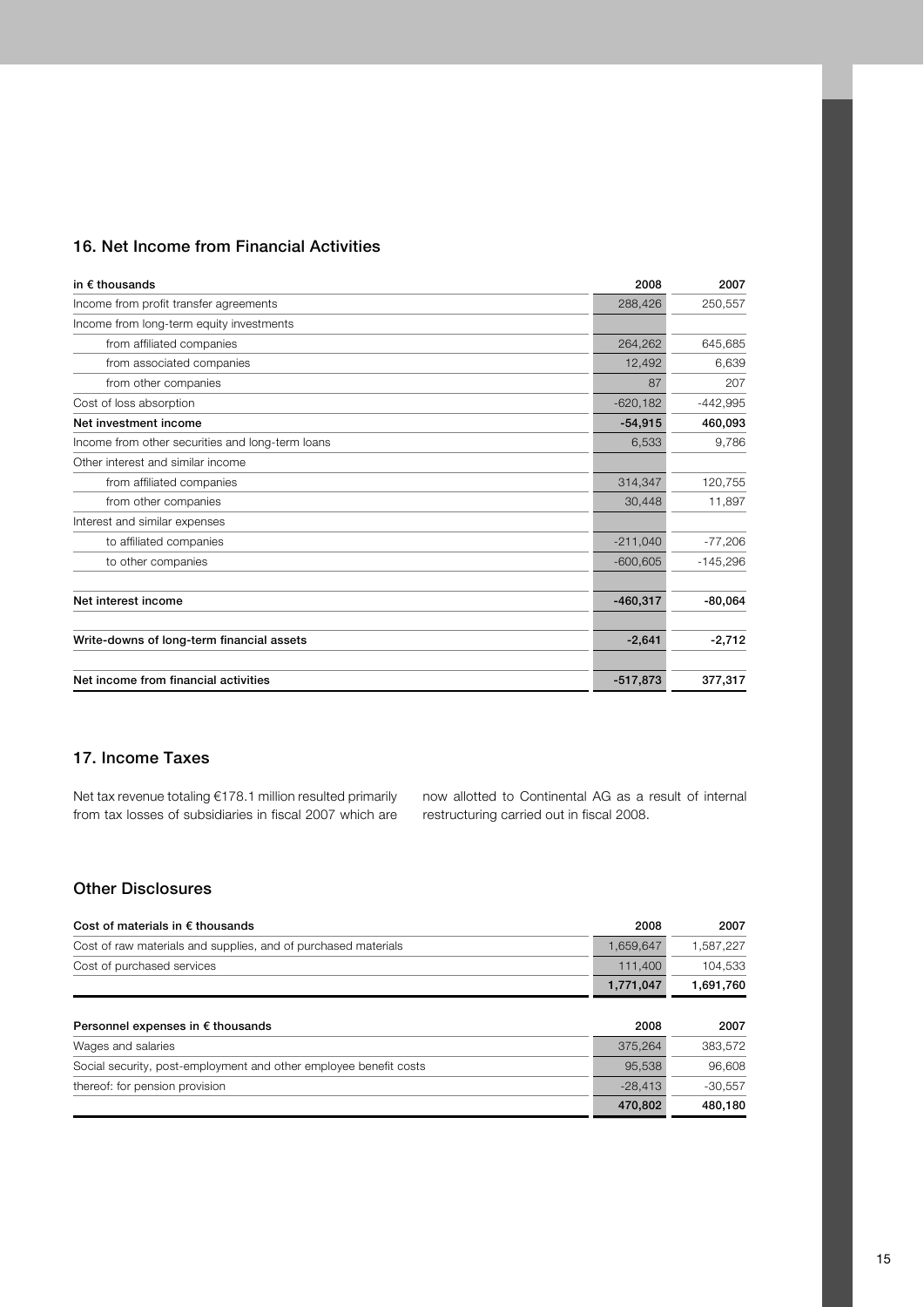| Number of employees (quarterly average) | 2008  | 2007  |
|-----------------------------------------|-------|-------|
| Wage recipients                         | 3.831 | 3.984 |
| Salary recipients                       | 3.137 | 3.072 |
|                                         | 6.968 | 7.056 |

## Derivative Financial **Instruments**

For the purpose of currency management, Continental AG nets actual foreign currency cash flows of the subsidiaries across the world with those expected in the future. The net cash flow per currency on a rolling twelve-month basis determines the company's overall transaction risk. In the case of future transaction risks, hedging measures may not exceed 30% of the twelvemonth exposure without the express permission of the Executive Board.

Within the scope of currency management, forex future, forex swap and forex option transactions in particular are utilized for the purpose of risk control. The selection and use of instruments depends on the individual hedging purpose. They are deployed both in conventional and modified or structured forms. The basis for the utilization of hedging instruments comprises the procedural guidelines, adherence to which is regularly reviewed by internal audit. The hedging measures are decided on by the foreign exchange committee, which meets once a week.

the purpose of interest management. They serve above all to manage interest rate risks, especially those arising from financial liabilities with floating interest rates and the optimization of financing costs. Here there is also a procedural guideline that forms the basis of interest management.

The nominal values of the derivative financial instruments are derived from underlying transactions. The market value is determined on the basis of the fair value, which is calculated by discounting the expected cash flows, based on the yield curves. In view of the fluctuation of influencing factors, the figures calculated on the balance sheet date may deviate significantly from those realized on the market at a later point in time.

On the balance sheet date there were no embedded derivatives requiring a separate balance sheet entry such as contractual payment terms in currencies other than the functional or normal trading currency.

The nominal and market values of all derivatives at the balance sheet date are as follows:

| in $\epsilon$ millions             |                | Dec. 31, 2008       |          |         | Dec. 31, 2007 |         |
|------------------------------------|----------------|---------------------|----------|---------|---------------|---------|
|                                    |                | <b>Market value</b> |          |         | Market value  |         |
|                                    | <b>Nominal</b> |                     |          | Nominal |               |         |
|                                    | value          | Active              | Passive  | value   | Active        | Passive |
| Forex future transactions          | 1.337.1        | 32.6                | $-40.5$  | 1.456.4 | 10.8          | $-12.9$ |
| Interest rate swaps                | 2.600.0        | 2.0                 | $-105.8$ | 25.8    | 0.1           | $-0.1$  |
| Cross-currency interest rate swaps | 1.390.0        | 75.0                | $-75.0$  | 200.0   | 12.3          | $-12.3$ |

Interest rate swaps, interest rate options and crosscurrency interest rate swaps in particular are utilized for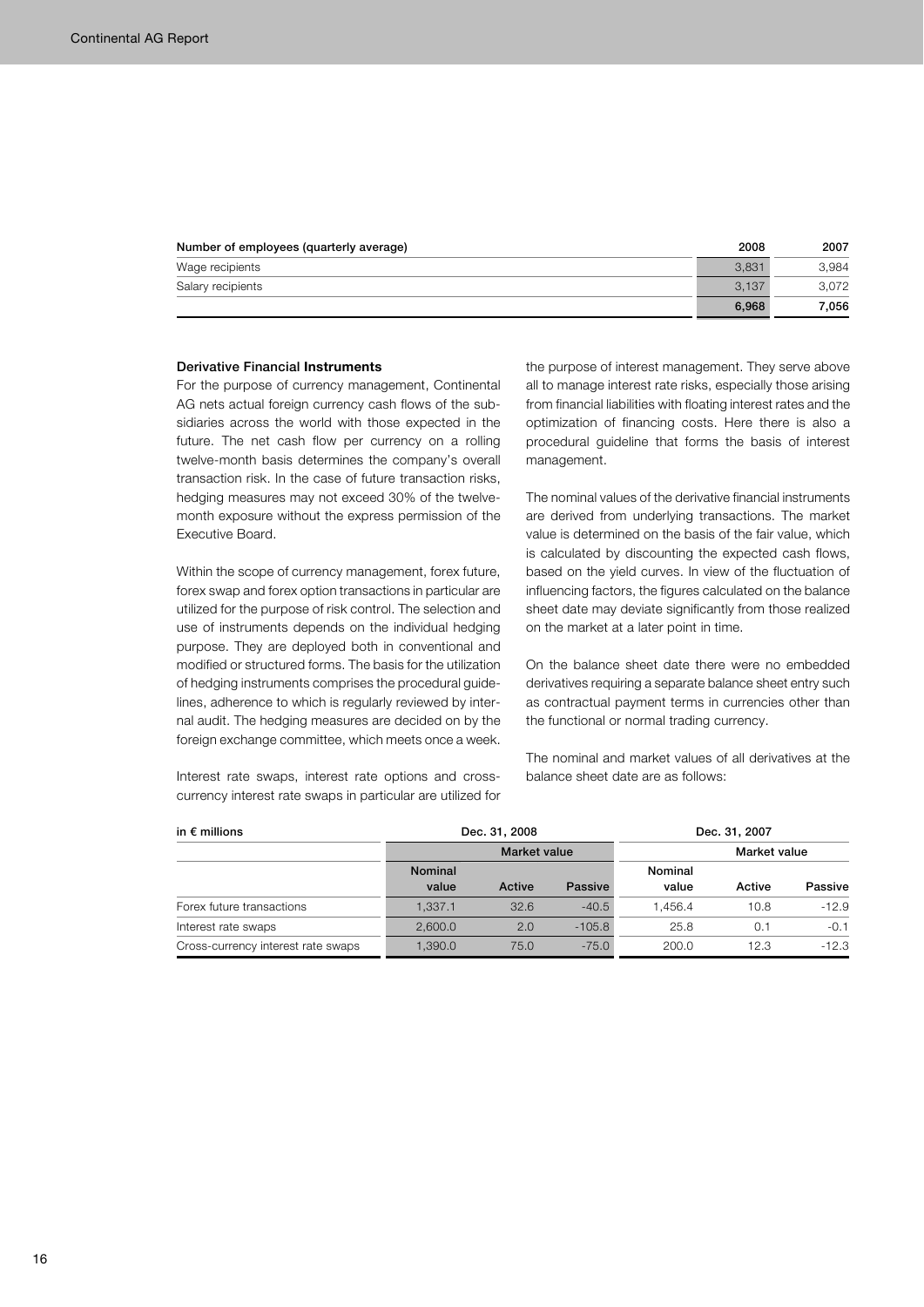## Auditors' Fees

On April 25, 2008, the Annual Shareholders' Meeting elected KPMG AG Wirtschaftsprüfungsgesellschaft, Hanover, as the auditors for the 2008 financial year. The

following fees for the auditors were entered under expenses in the income statement for the 2008 financial year:

#### in € thousands

| a) Audit of the financial statements | 1,380  |
|--------------------------------------|--------|
| b) Other audit services              | 286    |
| c) Tax advisory services             | 8      |
| d) Other services                    | 21     |
|                                      | 695. ا |

## Notice in Accordance with the *Wertpapierhandelsgesetz* (WpHG – German Securities Trading Act)

In the 2008 fiscal year, we received notifications from various investors relating to a rising above or falling below the threshold values in line with Section 21 of the WpHG. The following gives the most up-to-date information on investments exceeding or falling below the threshold values subject to a duty of disclosure in line with the WpHG.

The Europacific Growth Fund, Los Angeles, U.S.A., informed us on March 26, 2008, July 23, 2008, and August 27, 2008, that the company's share of voting rights had fallen below the threshold of 3% of the voting rights in Continental AG and was 2.75% as of August 25, 2008.

The notifications from UBS AG Zurich, Switzerland, in line with Section 26 (1) of the WpHG, which reached us during the 2008 fiscal year, date from April 10, April 11, April 22, April 23, April 28, May 21 and June 19 of the year. According to these, the company's voting rights share as of June 16, 2008, was 1.54%, of which 0.21% of the voting rights were allocated in line with Section 22 (1) sentence 1 of the WpHG.

Letters from Marsico Capital Management LLC, Denver, Colorado, U.S.A., dated April 30, May 5, June 4, July 2, July 14 and July 23, 2008, notified us that the company's voting rights share had fallen below the threshold of 3% on July 22, 2008, and was approximately 2.77% at this point.

We received letters on April 14 and April 23, 2008, from Barclays Global Investors UK Holdings Limited, London, England, according to which the company's voting rights share had fallen below the 3% threshold as of April 23, 2008, and was 2.98% at this point.

Letters from Morgan Stanley, Wilmington, Delaware, U.S.A., dated April 30, May 7 and May 21, 2008, notified us that the company's voting rights share had fallen below the 3% threshold on May 1, 2008, and was 1.93% at this point.

The voting rights share of Société Générale S.A., Paris, France, fell below the 3% threshold on May 4, 2008, and was at 2.34% according to a letter dated June 04, 2008.

According to letters from Capital World Growth and Income Fund Inc., Los Angeles, U.S.A., dated July 23 and July 30, 2008, its voting rights share fell below the 3% threshold on July 24, 2008, and was then 2.93%.

The voting rights share of Capital Research and Management Company, Los Angeles, U.S.A., has also fallen below 3% as of August 26, 2008. It was 2.87% at this point. The company's letters reached us on July 23 and August 28, 2008.

On January 13, 2009, we were informed that

- $\circ$  the voting rights share of Schaeffler KG, Herzogenaurach, in Continental AG had exceeded the thresholds of 20%, 25% and 30% on January 8, 2009, and was 49.9% at this point.
- **o** the voting rights share of INA-Holding Schaeffler KG, Herzogenaurach, in Continental AG had exceeded the thresholds of 20%, 25% and 30% on January 8, 2009, and was 49.9% at this point. This voting stock is attributed in accordance with Section 22 (1) sentence 1 no. 1 of the WpHG.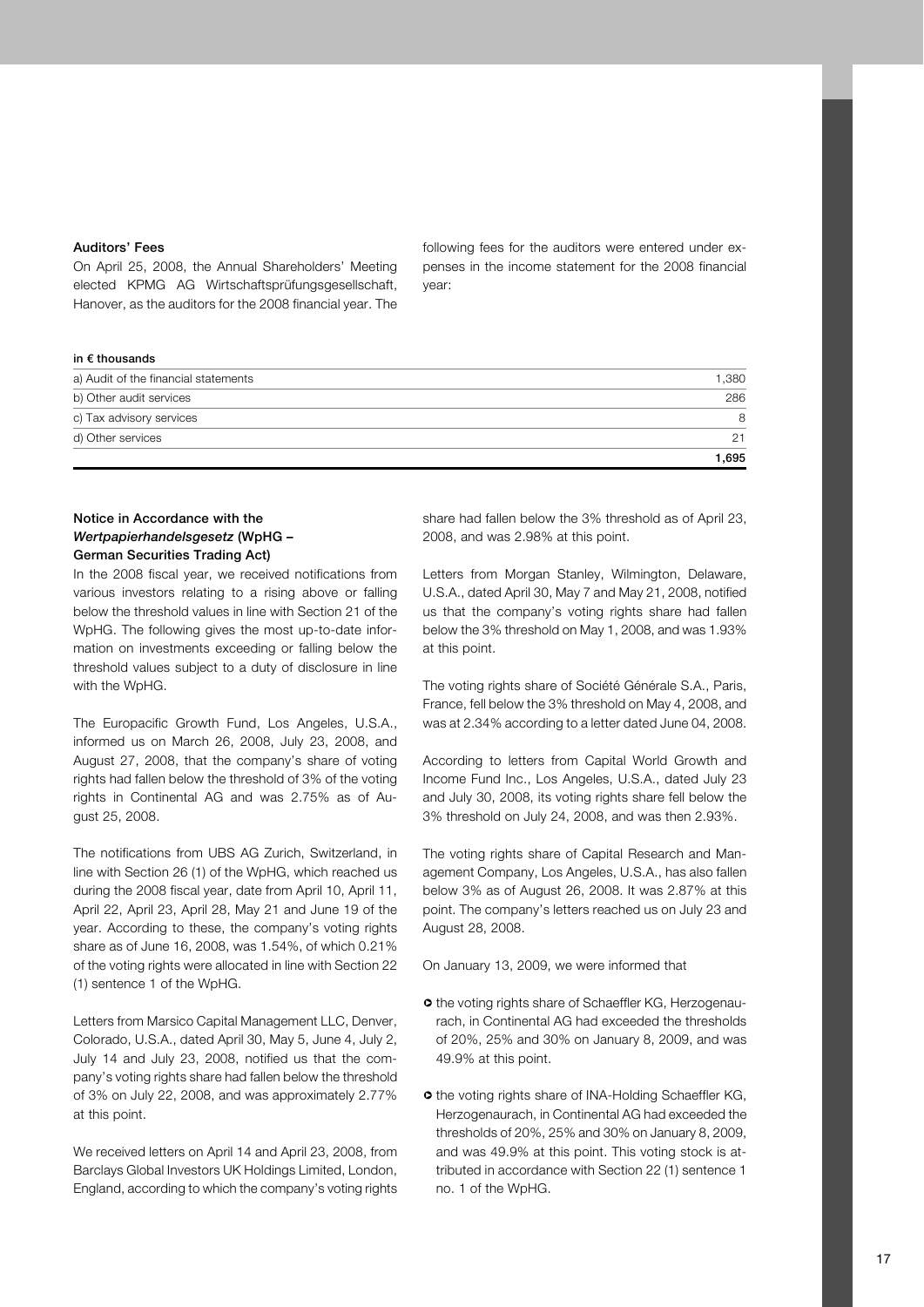- $\circ$  the voting rights share of Schaeffler Holding LP, Dallas, U.S.A., in Continental AG had exceeded the thresholds of 20%, 25% and 30% on January 8, 2009, and was 49.9% at this point. This voting stock is attributed in accordance with Section 22 (1) sentence 1 no. 1 of the WpHG.
- $\circ$  the voting rights share of Mrs. Maria-Elisabeth Schaeffler, Germany, in Continental AG had exceeded the thresholds of 20%, 25% and 30% on January 8, 2009, and was 49.9% at this point. This voting stock is attributed in accordance with Section 22 (1) sentence 1 no. 1 of the WpHG.
- **o** the voting rights share of Mr. Georg F.W. Schaeffler, U.S.A., in Continental AG had exceeded the thresholds of 20%, 25% and 30% on January 8, 2009, and was 49.9% at this point. This voting stock is attributed in accordance with Section 22 (1) sentence 1 no. 1 of the WpHG.

Corresponding letters from companies and persons of the Schaeffler Group relating to voting rights exceeding or falling below the thresholds of 10%, 15% and 20% reached us on October 22, December 1, December 10 and December 30, 2008.

On January 9, 2009, we received notification that the voting rights share of various associated companies of the Bank of America Corporation, Wilmington, U.S.A., specifically associated companies of Merrill Lynch & Co., Inc., Wilmington, U.S.A., had exceeded the thresholds of 3%, 5%, 10% and 15% on January 6, 2009. In the same notification, we were informed that on January 8, 2009, the companies' voting rights share had fallen below the thresholds of 3%, 5%, 10% and 15% and was 0% at this point.

On January 12, 2009, B. Metzler seel. Sohn & Co. Holding AG, Frankfurt am Main, notified us that its voting rights share in Continental AG had exceeded the thresholds of 5%, 10% and 15% on January 8, 2009, and was 19.50% on that date. In accordance with Section 22 (1) sentence 1 no. 1 of the WpHG these voting rights are attributable to the company from B. Metzler seel. Sohn & Co. KGaA. Previous notifications reached us on January 5 and January 7, 2009.

The voting rights share of Sal. Oppenheim jr. & Cie. S.C.A., Luxembourg, Luxembourg, in Continental AG exceeded the thresholds of 10% and 15% on January 8, 2009, and was 19.86% on this date. In accordance with Section 22 (1) sentence 1 no. 1 of the WpHG, these voting rights are attributable to the company from Sal. Oppenheim jr. & Cie. KGaA, Cologne. Notifications of the company date from January 2 and January 12, 2009.

In 2008 and up to and including February 1, 2009, members of the Executive Board held shares representing a total interest of less than 1% in the common stock of the company. On February 9, 2009, shares of 49.90% in the company's common stock with voting rights were attributable to Mrs. Maria-Elisabeth Schaeffler and Mr. Georg F. W. Schaeffler, newly appointed members of the Supervisory Board as of February 5, 2009, according to a voting rights notification of January 13, 2009. In 2008 and up to and including February 9, 2009, the remaining members of the Supervisory Board held shares representing a total interest of less than 1% in the common stock of the company. In the 2008 fiscal year, Continental AG announced in line with Section 15a of the WpHG that five members of the Executive Board had acquired a total of 13,570 shares and two members of the Supervisory Board and one related party of a member of the Supervisory Board had sold a total of 7,150 shares.

## German Corporate Governance Code/ Declaration in Accordance with Section 161 of the *Aktiengesetz*

The declaration required in accordance with section 161 of the *Aktiengesetz* (German Stock Corporation Act) was issued by the Executive Board and the Supervisory Board on December 10, 2008, and is available to our shareholders on our website:

www.continental-corporation.com.

## Remuneration of the Executive Board and the Supervisory Board

The key features of the remuneration system for the Executive Board and the remuneration granted to the Executive Board and Supervisory Board in the year under review are set out in the Corporate Governance Report to which the combined management report for Continental AG and the corporation accordingly refers.

The total remuneration granted to the Executive Board of Continental AG in 2008 amounted to €8.2 million (2007: €17.4 million). The total remuneration stated also includes the fair value of the stock options granted in the year under review. In the 2008 financial year, the members of the Executive Board were granted 136.4 thousand stock options (2007: 132.1 thousand) with a fair value of €3.7 million (2007: €4.8 million). In addition,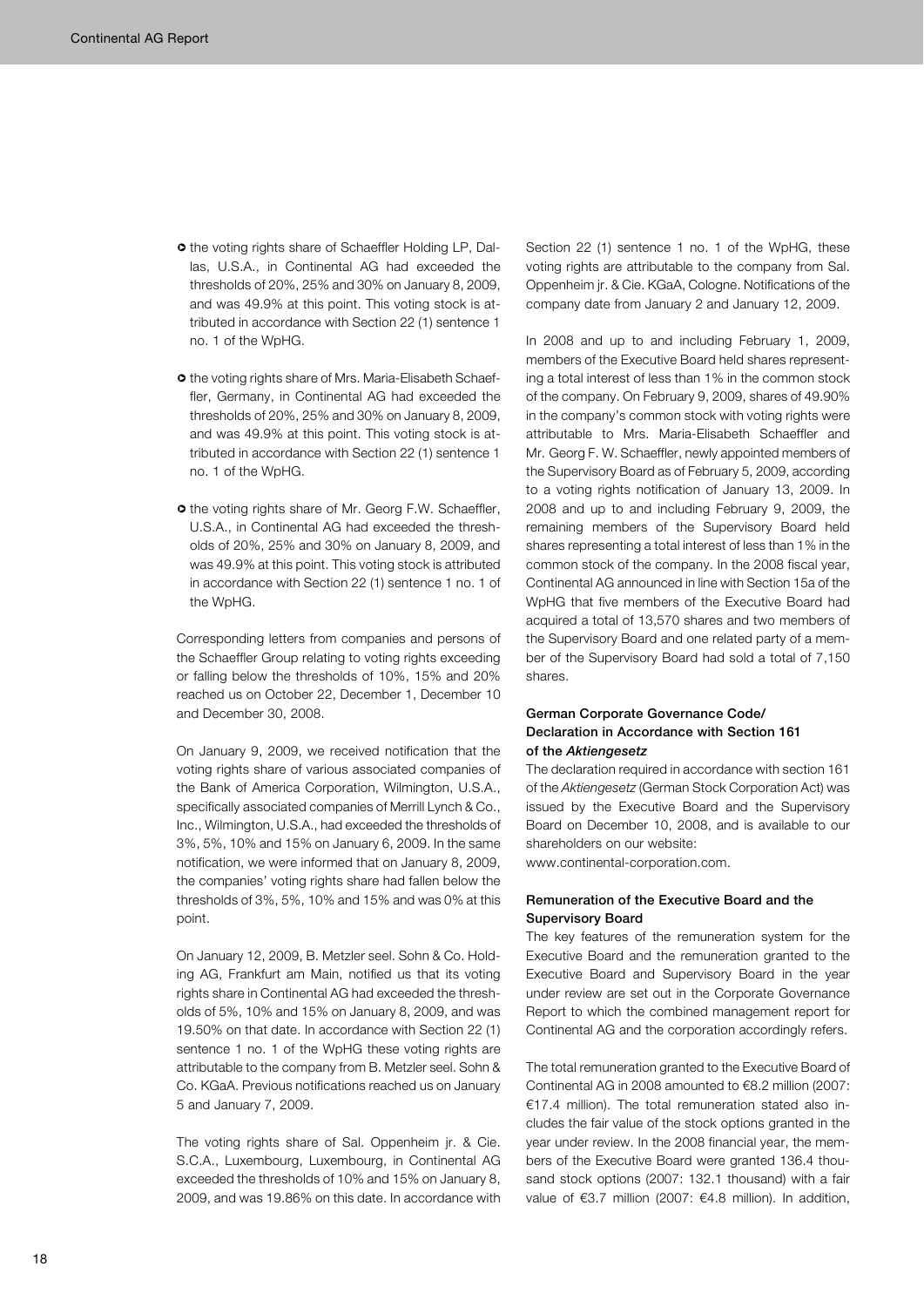former members of the Executive Board and their surviving dependents were granted remuneration amounting to €11.9 million (2007: €4.4 million). €65.9 million (2007: €61.7 million) has been set aside for pension liabilities to former members of the Executive Board and their surviving dependents.

Remuneration paid in 2008 to the members of Continental AG's Supervisory Board, including meetingattendance fees, totaled €1.1 million (2007: €2.5 million).

There were no advances or loans to Executive or Supervisory Board members of Continental AG in 2008.

#### Distribution of Net Income

After the inclusion of the retained earnings carried forward from the previous year of €13.3 million, retained losses totaled €339,734,381.14. Since Continental AG posted a loss in its annual financial statements as of December 31, 2008, no dividend will be distributed for fiscal 2008. The net loss will be carried forward to new account.

Hanover, February 9, 2009

Continental Aktiengesellschaft

The Executive Board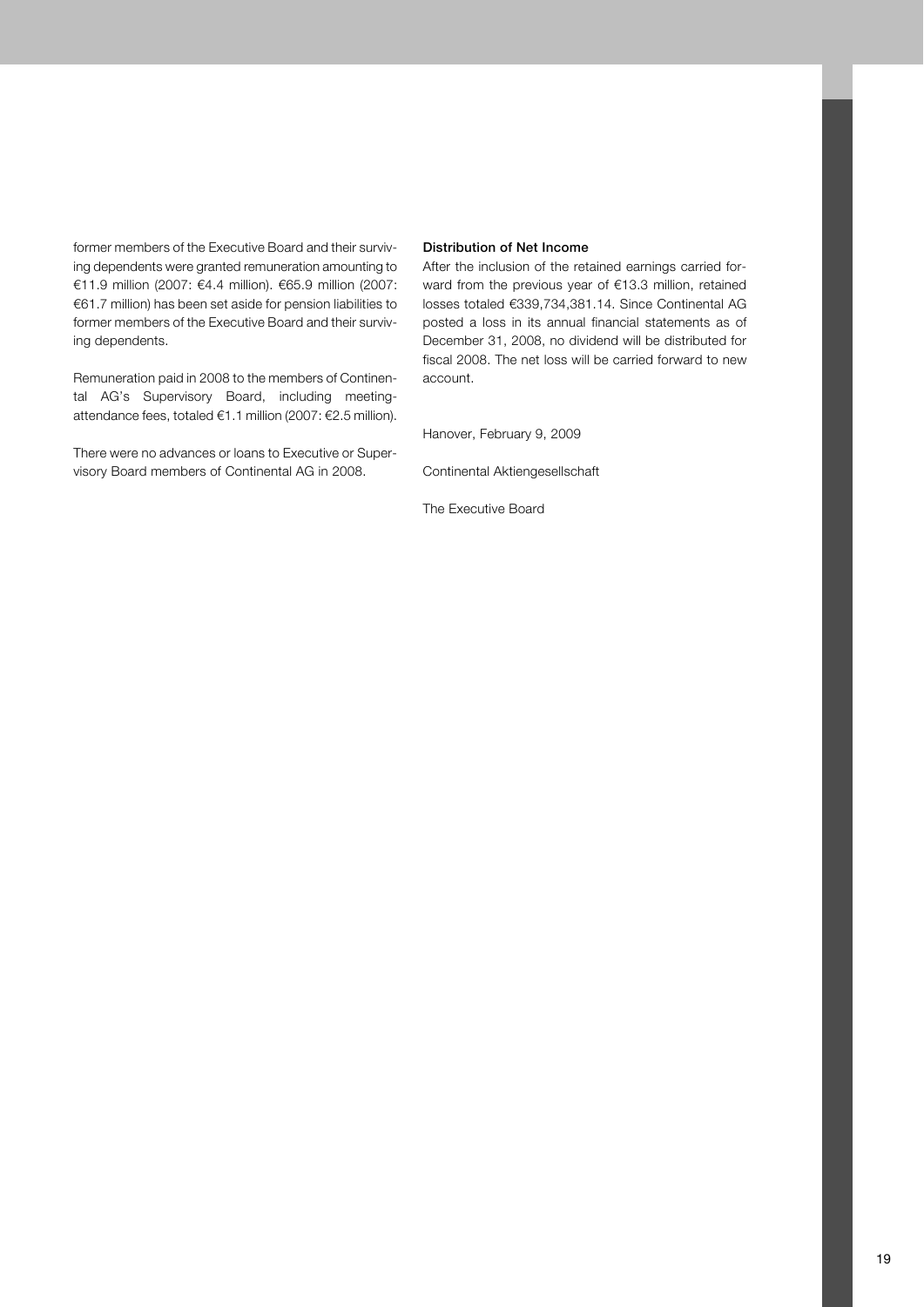# Auditor's Report

We have audited the annual financial statements, comprising the balance sheet, the income statement and the notes to the financial statements, together with the bookkeeping system and its report on the position of the Company and the Group prepared by the Continental Aktiengesellschaft for the business year from January 1 to December 31, 2008. The maintenance of the books and records and the preparation of the annual financial statements and management report in accordance with German commercial law are the responsibility of the Company's management. Our responsibility is to express an opinion on the annual financial statements, together with bookkeeping system, and the management report based on our audit.

We conducted our audit of the annual financial statements in accordance with Article 317 HGB and German generally accepted standards for the audit of financial statements promulgated by the Institut der Wirtschaftsprüfer (IDW). Those standards require that we plan and perform the audit such that misstatements materially affecting the presentation of the net assets, financial position and results of operations in the annual financial statements in accordance with principles of proper accounting and in the management report are detected with reasonable assurance. Knowledge of the business activities and the economic and legal environment of the Company and expectations as to possible misstatements are taken into account in the determination of audit procedures. The effectiveness of the accountingrelated internal control system and the evidence supporting the disclosures in the books and records, the annual financial statements and the management report are examined primarily on a test basis within the framework of the audit. The audit includes assessing the accounting principles used and significant estimates made

by management, as well as evaluating the overall presentation of the annual financial statements and management report. We believe that our audit provides a reasonable basis for our opinion.

Our audit has not led to any reservations.

In our opinion, based on the findings of our audit, the annual financial statements comply with the legal requirements and give a true and fair view of the net assets, financial position and results of operations of the Company in accordance with principles of proper accounting. The management report is consistent with the annual financial statements and as a whole provides a suitable view of the Company's position and suitably presents the opportunities and risks of future development.

Hanover, March 2, 2009

KPMG AG Wirtschaftsprüfungsgesellschaft

(formerly KPMG Deutsche Treuhand-Gesellschaft Aktiengesellschaft Wirtschaftsprüfungsgesellschaft)

| Zehnder           | Dr. Thümler       |
|-------------------|-------------------|
| Wirtschaftsprüfer | Wirtschaftsprüfer |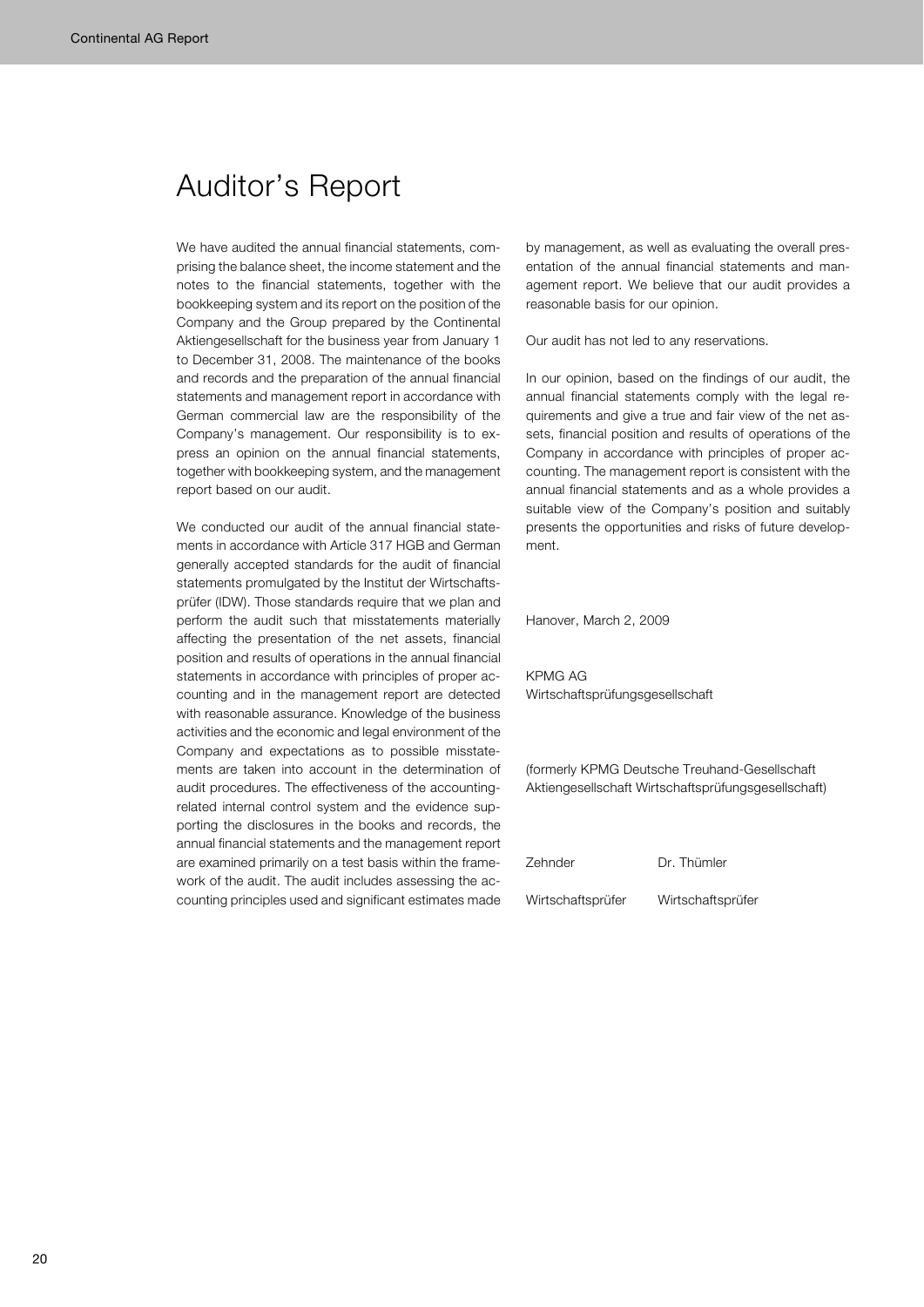# Responsibility Statement

## In Accordance with Sections 264 (2) and 289 (1) of the *Handelsgesetzbuch* (German Commercial Code)

To the best of our knowledge, and in accordance with the applicable reporting principles, the annual financial statements give a true and fair view of the assets, liabilities, financial position and profit or loss of Continental AG, and the management report for Continental AG and the corporation includes a fair review of the development and performance of the business and the position of Continental AG and the corporation, together with a description of the principal opportunities and risks associated with the expected development of Continental AG and the corporation.

Hannover, February 9, 2009 Continental Aktiengesellschaft The Executive Board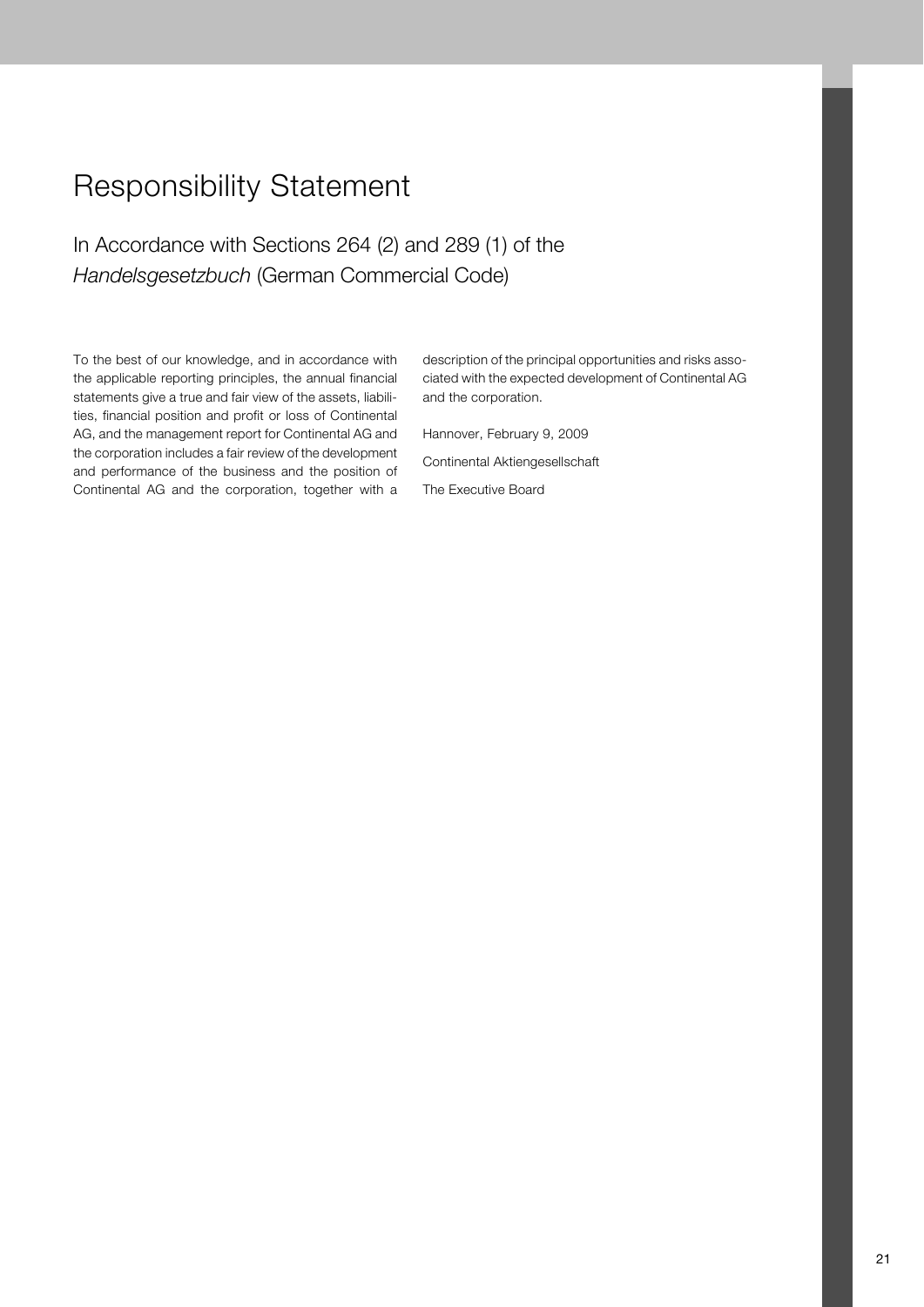# Other Directorships – The Executive Board

List of the positions held by current and former Executive Board members on statutory supervisory boards and on comparable controlling bodies of companies in Germany and abroad in accordance with Section 285 No. 10 of the *Handelsgesetzbuch* (German Commercial Code):

Companies with no country specified are located in Germany.

Dr. Karl-Thomas Neumann Chairman (since September 1, 2008) Head of the Automotive Group Chassis & Safety, Interior, and Powertrain Divisions Corporate Communications

SupplyOn AG, Gerlingen-Schillerhöhe (until May 2008); Continental Teves, Inc., Wilmington, Delaware, U.S.A.\*

#### Manfred Wennemer

## Passenger and Light Truck Tires Division, and Interior Division

Directorships until August 31, 2008: ContiTech AG, Hanover (Chairman)\*; Continental Teves, Inc., Wilmington, Delaware, U.S.A.\*; Continental Tire North America, Inc., Charlotte, North Carolina, U.S.A.\*; ContiTech North America, Inc., Wilmington, Delaware, U.S.A.\*

Member of the Executive Board until August 31, 2008

## Dr. Alan Hippe

Vice Chairman (since September 1, 2008) Head of the Rubber Group Passenger and Light Truck Tires Division

Finance, Controlling, IT, Law Hamburg-Mannheimer Versicherungs-AG, Hamburg

(until March 2008); Hamburg-Mannheimer Sachversicherungs-AG, Hamburg (until March 2008); KION GROUP GmbH, Wiesbaden; Voith AG, Heidenheim (since May 2008); ContiTech AG, Hanover\*; CG Tire, Inc., Charlotte, North Carolina, U.S.A.\*; CGT Referral Resources, Inc., Charlotte, North Carolina, U.S.A.\*; Compañia Hulera Euzkadi, S.A. de C.V., Mexico D.F., Mexico\*; Continental Automotive, Inc., Wilmington, Delaware, U.S.A.\*; Continental Automotive Licensing Corp., Charlotte, North Carolina, U.S.A.\*; Continental Llantera Potosina, S.A. de C.V., Mexico D.F., Mexico\*; Continental Products Corporation, Charlotte, North Carolina, U.S.A.\*; Continental Rubber of America, Corp., Wilmington, Delaware, U.S.A.\*; Continental Teves, Inc., Wilmington, Delaware, U.S.A.\*; Continental Tire de Mexico, S.A. de C.V., Mexico D.F., Mexico\*; Continental Tire North America, Inc., Charlotte, North Carolina, U.S.A.\*; Continental Tire Servicios, S.A. de C.V., Mexico D.F., Mexico\*; ContiTech North America, Inc., Wilmington, Delaware, U.S.A.\*; CTNA Holding Corp., Charlotte, North Carolina, U.S.A.\*; Dynagen, Inc., Charlotte, North Carolina, U.S.A.\*; Englewood Services, Inc., Charlotte, North Carolina, U.S.A.\*; General Tire de Mexico, S.A. de C.V., Mexico D.F., Mexico\*; General Tire International Company, Charlotte, North Carolina, U.S.A.\*; The Continental General Tire Foundation, Charlotte, North Carolina, U.S.A.\*

Member of the Executive Board until February 28, 2009

#### Gerhard Lerch ContiTech Division

Directorships until September 29, 2008: Benecke-Kaliko AG, Hanover (Chairman)\*; ContiTech Antriebssysteme GmbH, Hanover (Chairman)\*; ContiTech Luftfedersysteme GmbH, Hanover (Chairman)\*; ContiTech Schlauch GmbH, Korbach\*; ContiTech Techno-Chemie GmbH, Karben\*; ContiTech Transportbandsysteme GmbH, Northeim (Chairman)\*; ContiTech Vibration Control GmbH, Hanover (Chairman)\*; Caucho Tecnica, Santiago, Chile (Chairman of the Board of Directors)\*; ContiTech North America, Inc., Wilmington, Delaware, U.S.A.\*; IMAS S.A., Volos, Greece (Chairman of the Board of Directors)\*

Member of the Executive Board until September 29, 2008

#### Dr. Hans-Joachim Nikolin

Passenger and Light Truck Tires (since March 1, 2009), and Commercial Vehicle Tires Divisions Corporate Purchasing, Quality and Environment

TÜV Nord-Gruppe, Hamburg; Drahtcord Saar GmbH & Co. KG, Merzig; KG Deutsche Gasrußwerke GmbH & Co., Dortmund; Continental Sime Tyre Sdn. Bhd., Petaling Jaya, Malaysia\*; Continental Tire North America, Inc., Charlotte, North Carolina, U.S.A.\*; Continental Tyre South Africa (PTY) Limited, Port Elizabeth, South Africa\*; Matador RU Slovshintrade Z.A.O., Omsk, Russia\*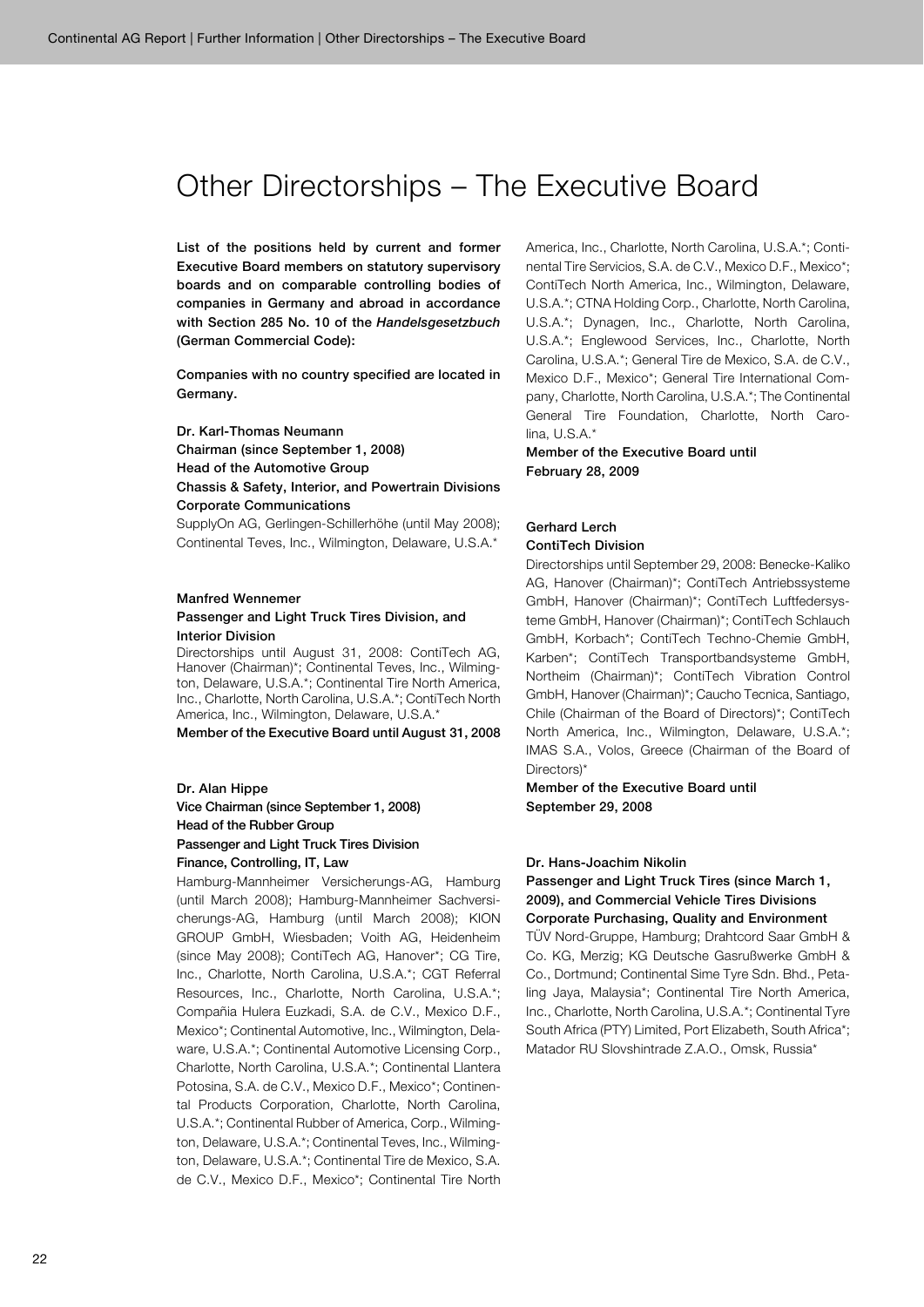## Heinz-Gerhard Wente ContiTech Division

Human Resources, Director of Labor Relations

Benecke-Kaliko AG, Hanover (Vice Chairman); ContiTech Antriebssysteme GmbH, Hanover (Chairman)\*; Conti-Tech Luftfedersysteme GmbH, Hanover (Chairman)\*; ContiTech Schlauch GmbH, Hanover (Chairman)\*; Conti-Tech Techno-Chemie GmbH, Karben (Chairman)\*; Conti-Tech Transportbandsysteme GmbH, Hanover (Vice Chairman)\*; ContiTech Vibration Control GmbH, Hanover (Chairman)\*; ContiTech Grand Ocean Changchun Co. Ltd., Changchun, China\*; ContiTech North America, inc. Wilmington, Delaware, U.S.A.\*

## William L. Kozyra Deputy Member NAFTA Region

Directorships until June 1, 2008: Continental Automotive, Inc., Wilmington, Delaware, U.S.A.\*; Continental Teves, Inc., Wilmington, Delaware, U.S.A.\*; Continental Tire North America, Inc., Charlotte, North Carolina, U.S.A.\*; ContiTech North America, Inc., Wilmington, Delaware, U.S.A.\*; Temic Automotive of North America, Inc., Auburn Hills, Michigan, U.S.A.\*

Member of the Executive Board until June 1, 2008

\* Consolidated companies pursuant to Section 100 (2) of the *Aktiengesetz* (German Stock Corporation Act).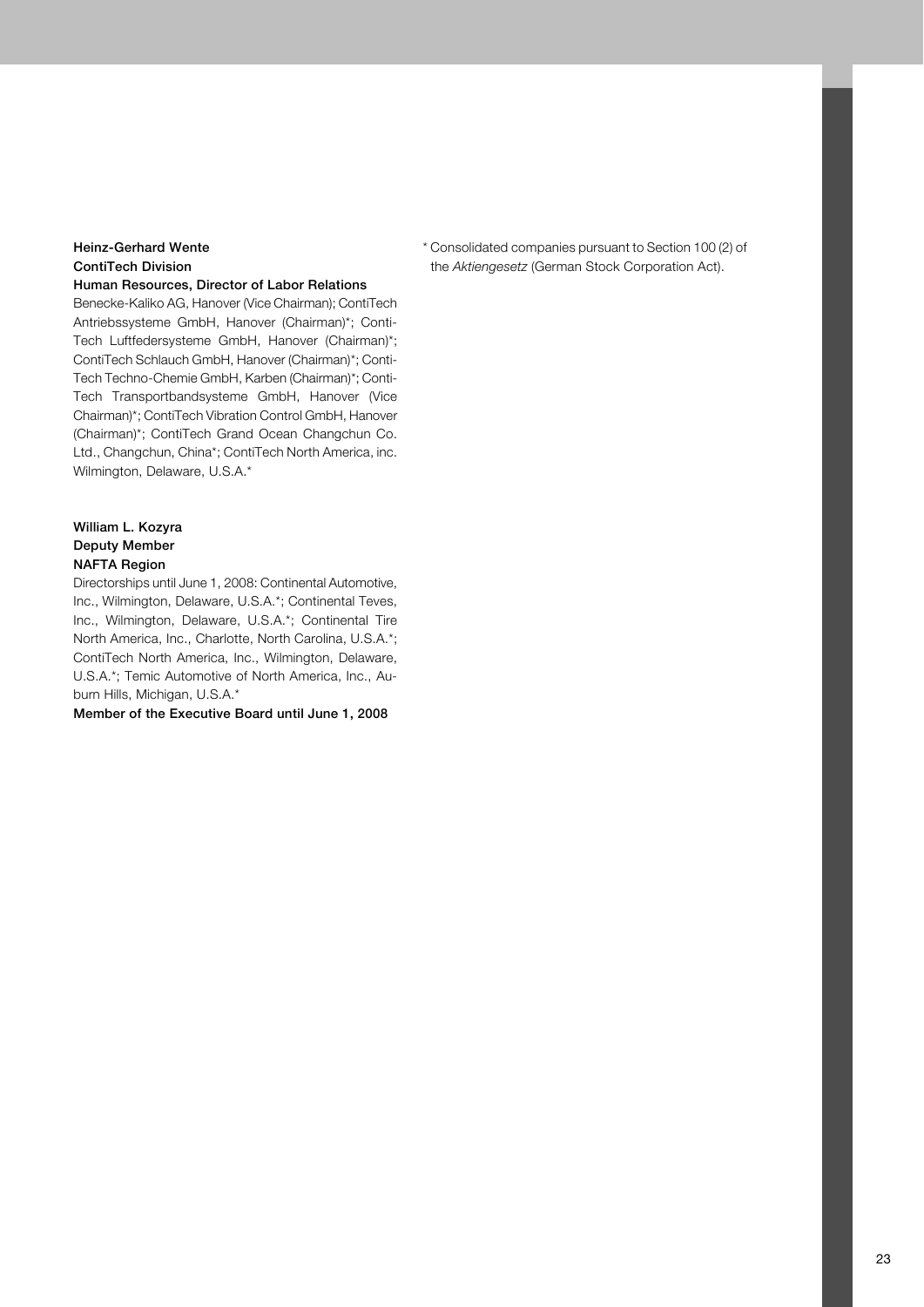# Other Directorships – The Supervisory Board

Memberships of other statutory supervisory boards and of comparable controlling bodies of companies in Germany and abroad in accordance with Section 285 No. 10 of the *Handelsgesetzbuch* (German Commercial Code):

Companies with no country specified are located in Germany.

## Dr. Hubertus von Grünberg, Chairman Member of various Supervisory Boards

Allianz Versicherungs-AG, Munich; Deutsche Telekom AG, Bonn; ABB Ltd., Zurich, Switzerland (Chairman of the Board of Directors); Schindler Holding AG, Hergiswil, Switzerland

Member of the Supervisory Board until March 6, 2009

## Werner Bischoff\*, Deputy Chairman Member of the Executive Board of IG BCE (Mining, Chemical, and Energy Industrial Union)

Evonik Degussa GmbH, Essen; Evonik Industries AG, Essen; Hoechst GmbH, Frankfurt/Main; RWE AG, Cologne; RWE Dea AG, Hamburg; RWE Power AG, Essen; Sanofi-Aventis Deutschland GmbH, Frankfurt/Main

## Dr. h.c. Manfred Bodin

## Member of various Supervisory Boards

CeWe Color Holding AG, Oldenburg (until May 2008); VHV Holding AG, Hanover

#### Dr. Diethart Breipohl

#### Member of various Supervisory Boards

Arcandor AG, Essen (until April 2008); KME Germany AG, Osnabrück (Chairman) (until March 2008); Atos Origin International, Paris, France (until June 2008); Crédit Lyonnais, Paris, France; EULER & Hermes, Paris, France (until May 2008)

Michael Deister\*, Deputy Chairman of the Works Council for the Stöcken Plant and Deputy Chairman of the Corporate Works Council

## Dr. Michael Frenzel

#### Chairman of the Executive Board of TUI AG

AWD Holding AG, Hanover; AXA Konzern AG, Cologne; E.ON Energie AG, Munich; Hapag-Lloyd AG, Hamburg (Chairman)\*\*; Hapag-Lloyd Flug GmbH, Hanover (Chairman)\*\*; Norddeutsche Landesbank, Hanover; TUI Deutschland GmbH, Hanover (Chairman)\*\*; TUI Cruises, Hamburg (Member of the Shareholders' Committee) (since June 2008); Volkswagen AG, Wolfsburg; Preussag North America, Inc., Atlanta, U.S.A. (Chairman)\*\*; TUI China Travel Co., Ltd., Beijing, China\*\*; TUI Travel PLC, London, UK (Non-Executive Chairman)\*\*

## Dr. Jürgen Geißinger, President and CEO of INA-Holding Schaeffler KG, Herzogenaurach

MTU Aero Engines Holding AG, Munich; MTU Aero Engines GmbH, Munich; Schaeffler Group USA Inc., Fort Mill, South Carolina, U.S.A.\*\*; Schaeffler Holding (China) Co. Ltd., Changsa, China\*\*

Appointed by court order of February 5, 2009

## Prof. Dr.-Ing. E.h. Hans-Olaf Henkel

Honorary Professor at the University of Mannheim Bayer AG, Leverkusen; Daimler Luft- und Raumfahrt Holding AG, Munich; EPG AG, Zweibrücken; Heliad Equity Partners GmbH & Co. KGaA, Frankfurt/Main (since February 2009); SMS GmbH, Düsseldorf; Ringier AG, Zofingen, Switzerland

Michael Iglhaut\*, Chairman of the Works Council for the Frankfurt Location, Chairman of the Central Works Council of Continental Teves AG & Co. oHG, and First Deputy Chairman of the Corporate Works Council

#### Rolf Koerfer, Lawyer

GLOBALE Rückversicherungs-AG, Cologne Appointed by court order of February 5, 2009

## Hartmut Meine\*, District Manager of IG Metall (Metalworkers' Union) for Lower Saxony and Saxony-Anhalt

KME Germany AG, Osnabrück; Volkswagen AG, Wolfsburg (since January 2009)

Dirk Nordmann\*, Chairman of the Works Council for the Vahrenwald Plant, ContiTech Antriebssysteme GmbH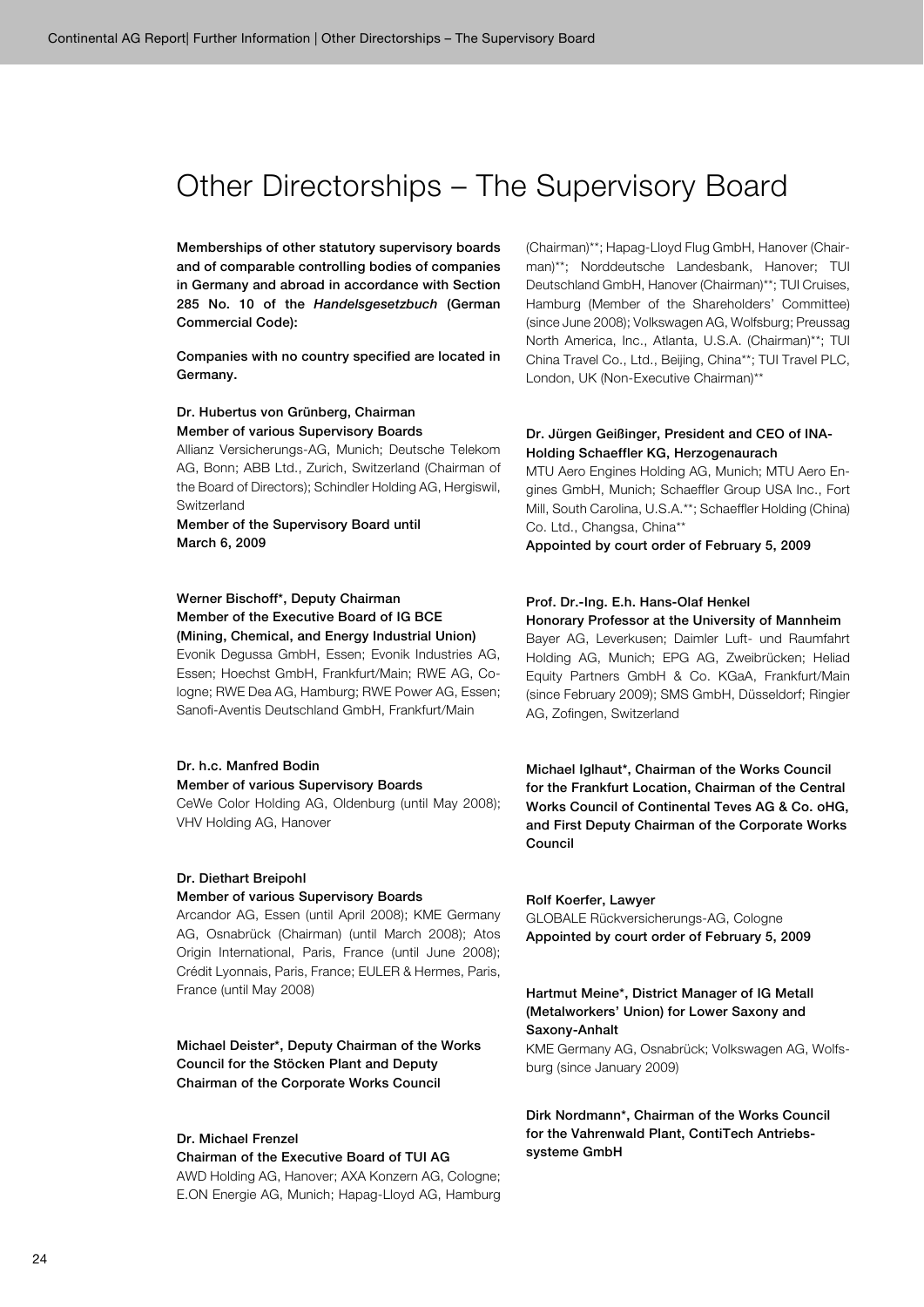## Jan P. Oosterveld

### Member of various Supervisory Boards

Atos Origin S.A., Paris, France; Barco NV, Kortrijk, Belgium; Candover Investments Plc, London, UK (since October 2008); Cookson Group Plc, London, UK; Crucell NV, Leiden, Netherlands (Chairman)

Member of the Supervisory Board until January 26, 2009

Dr. Thorsten Reese\* Head of Corporate Quality and Environment

Georg F. W. Schaeffler, Partner of the Schaeffler Group, Herzogenaurach Appointed by court order of February 5, 2009

## Maria-Elisabeth Schaeffler, Partner of the Schaeffler Group, Herzogenaurach

Österreichische Industrieholding AG, Vienna, Austria Appointed by court order of February 5, 2009

Jörg Schönfelder\*, Chairman of the Works Council for the Korbach Plant

Jörg Schustereit\*, Chairman of the Works Council for the Northeim Plant, ContiTech Transportbandsysteme GmbH

#### Fred G. Steingraber

Chairman Emeritus A.T. Kearney, U.S.A., Chairman of the Board of Advisors, U.S.A.,

Retired Chairman and CEO, A.T. Kearney, U.S.A. Diamond Hill Financial Trends Fund, Columbus, Ohio, U.S.A.; Elkay Manufacturing, Oak Brook, Illinois, U.S.A.; 3i plc, London, UK

Member of the Supervisory Board until January 26, 2009

Prof. Dr. h.c. Jürgen Stockmar, Managing Director of Magna Education and Research GmbH & Co KG, Oberwaltersdorf, Austria Member of the Supervisory Board until January 25, 2009

Christian Streiff, Chairman of the Managing Board of PSA Peugeot Citröen, Paris, France ThyssenKrupp AG, Düsseldorf Member of the Supervisory Board until February 3, 2009

## Dr. Bernd W. Voss

## Member of various Supervisory Boards

Allianz Lebensversicherungs-AG, Stuttgart (until May 2008); Bankhaus Reuschel & Co., Munich (Vice Chairman); Dresdner Bank AG, Frankfurt/Main; Hapag-Lloyd AG, Hamburg; OSRAM GmbH, Munich (until February 2008); Wacker Chemie AG, Munich; ABB Ltd., Zürich, **Switzerland** 

## Dieter Weniger\*, Trade Union Secretary, IG BCE (Mining, Chemical, and Energy Industrial Union)

Erwin Wörle\*, Chairman of the Works Council of Conti Temic microelectronic GmbH, Ingolstadt Conti Temic microelectronic GmbH, Nuremberg\*\* (Deputy Chairman)

\* Employee representative.

\*\* Consolidated companies pursuant to Section 100 (2) of the *Aktiengesetz* (German Stock Corporation Act).

## Members of the Supervisory Board Committees:

1. Chairman's Committee and Mediation Committee required under Section 27 (3) of the *Mitbestimmungsgesetz* (German Co-determination Act) Dr. Hubertus von Grünberg (until March 6, 2009), Chairman; Werner Bischoff; Dr. Diethart Breipohl; Michael Iglhaut

#### 2. Audit Committee

Dr. Bernd W. Voss, Chairman; Michael Deister; Dr. Hubertus von Grünberg (until March 6, 2009); Dr. Thorsten Reese

## 3. Nomination Committee

Dr. Hubertus von Grünberg (until March 6, 2009); Dr. Diethart Breipohl; Dr. Bernd W. Voss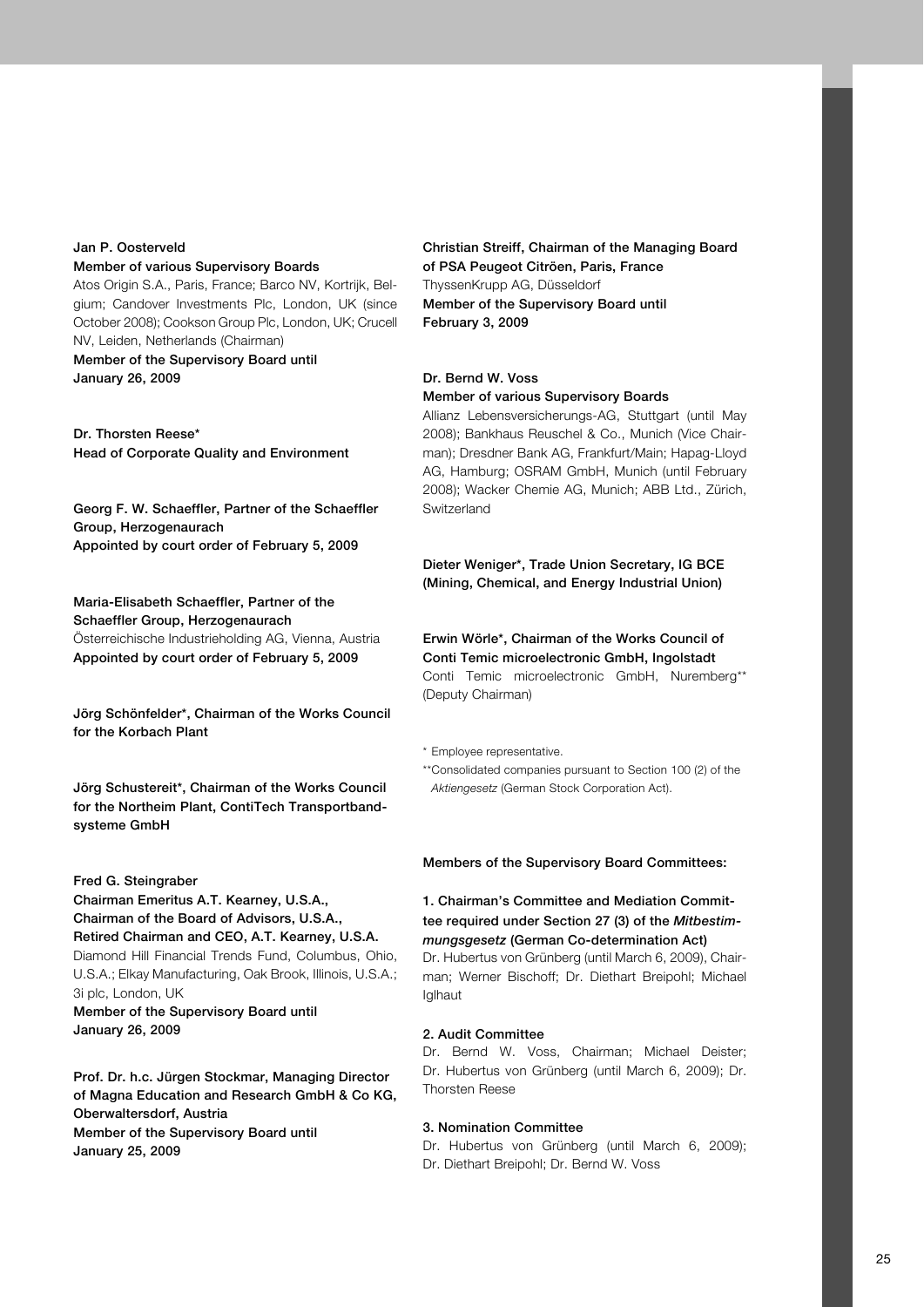# Financial Calendar

## 2009

| <b>Financial Press Conference</b>       | February 19 |
|-----------------------------------------|-------------|
| Telephone Conference for Analysts       | February 19 |
| Annual Shareholders' Meeting            | April 23    |
| Interim Report as of March 31, 2009     | April 29    |
| Interim Report as of June 30, 2009      | July 30     |
| Interim Report as of September 30, 2009 | October 29  |

## 2010

| Financial Press Conference              | February |
|-----------------------------------------|----------|
| Analyst Conference                      | February |
| Annual Shareholders' Meeting            | April    |
| Interim Report as of March 31, 2010     | April    |
| Interim Report as of June 30, 2010      | July     |
| Interim Report as of September 30, 2010 | October  |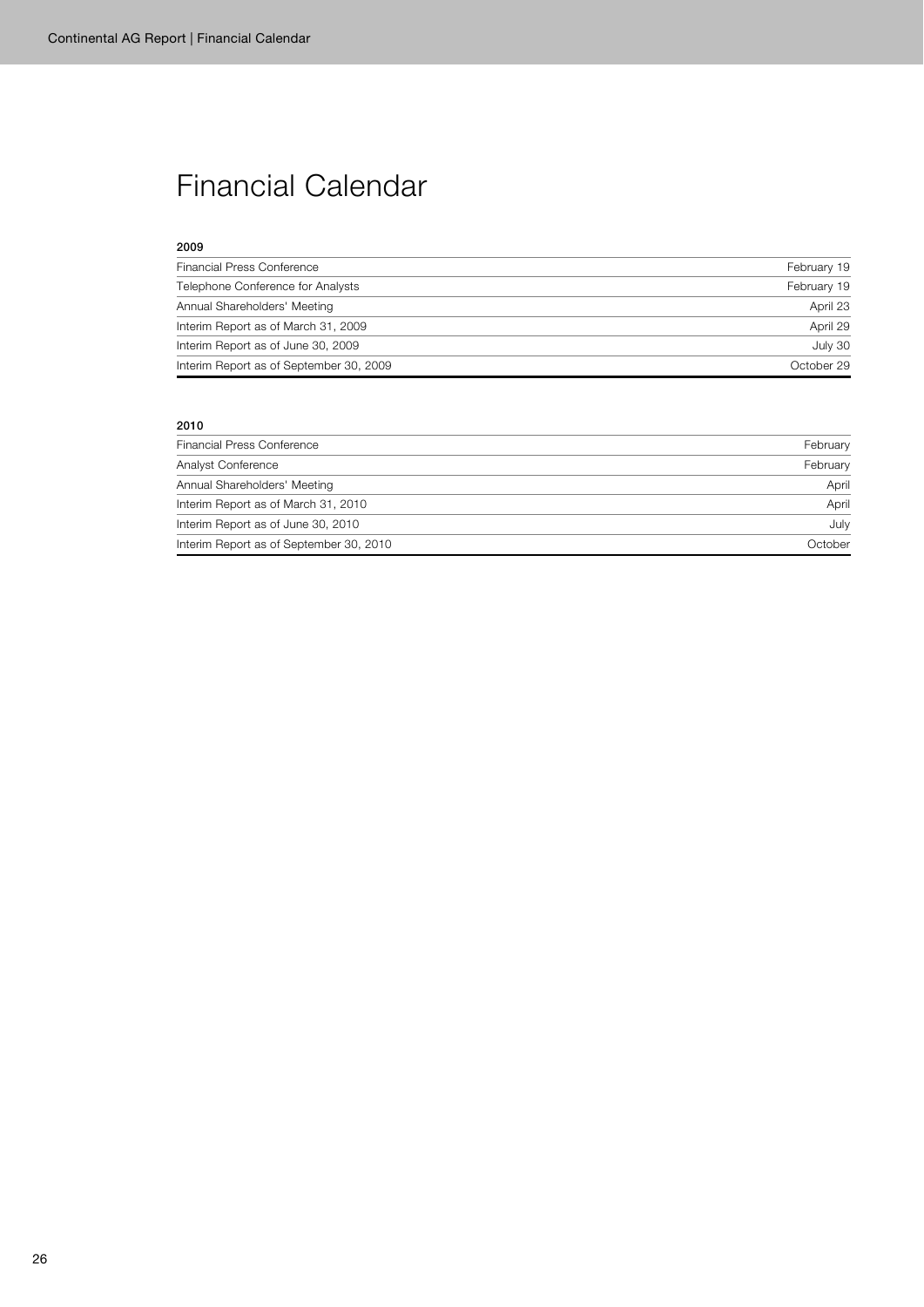## **Contact Data**

These annual financial statements of Continental Aktiengesellschaft are also available in German. The Annual Report for the Continental Corporation is published in German and English.

If you would like to receive copies of any of these reports, please contact: Continental AG, Corporate Communications P.O. Box 169, 30001 Hannover, Germany Phone: +49 511938-1146 Fax: +49 511938-1055 E-mail: prkonzern@conti.de

The annual financial statements for the parent company, the Annual Report, and the interim reports are all available on the Internet at www.continental-corporation.com

## **Acknowledgements**

Published by: Continental Aktiengesellschaft, Hanover Corporate Communications

This Annual Report has been printed on paper sourced from certified sustainable forests.